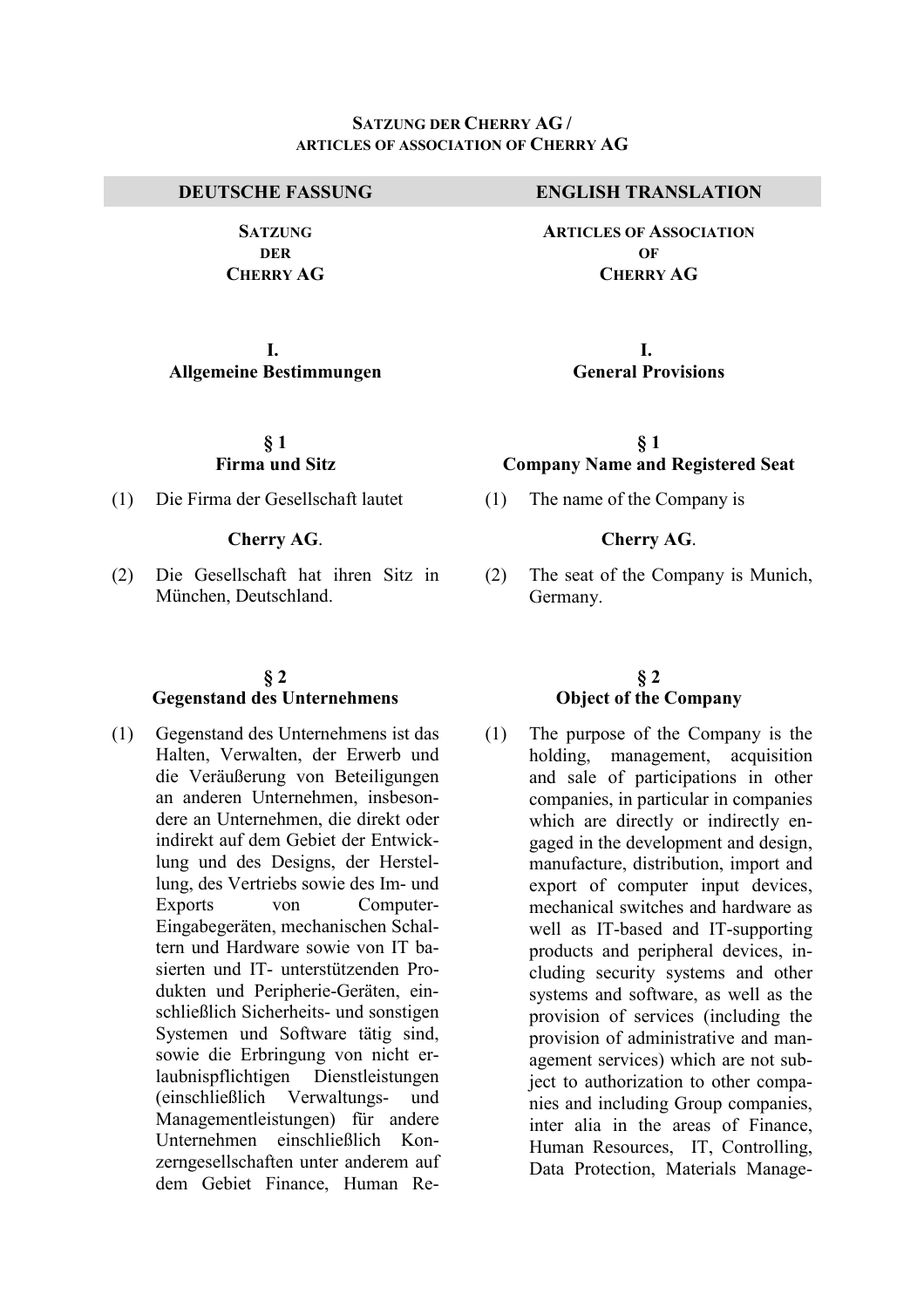sources, IT, Controlling, Datenschutz, Materialwirtschaft*,* Auftragsverwaltung, Logistik und Lagermanagement, Strategischer und operative Einkauf und Beschaffung sowie Kundendienst).

(2) Die Gesellschaft ist zu allen Handlungen und Maßnahmen berechtigt und kann alle Geschäfte betreiben, die mit dem Gegenstand des Unternehmens zusammenhängen oder ihm unmittelbar oder mittelbar zu dienen geeignet sind. Insbesondere darf die Gesellschaft auch die Stellung als persönlich haftende Gesellschafterin in Gesellschaften übernehmen. Sie kann auch andere Unternehmen im In- und Ausland gründen, erwerben und sich an ihnen beteiligen sowie solche Unternehmen leiten oder sich auf die Verwaltung der Beteiligung beschränken. Sie kann ihren Betrieb, auch von ihr gehaltene Beteiligungen, ganz oder teilweise durch verbundene Unternehmen führen lassen oder auf solche übertragen oder auslagern sowie Unternehmensverträge abschließen. Die Gesellschaft darf auch Zweigniederlassungen und Betriebsstätten im In- und Ausland errichten. Sie kann ihre Tätigkeit auf einen Teil der in Absatz (1) bezeichneten Arbeitsgebiete beschränken.

#### **§ 3 Bekanntmachungen**

- (1) Bekanntmachungen der Gesellschaft erfolgen im Bundesanzeiger.
- (2) Informationen an die Aktionäre der Gesellschaft können, soweit gesetzlich zulässig, auch im Wege der Datenfernübertragung übermittelt werden.

ment, Order Management, Logistics & Warehouse management, Strategic and operative Purchasing and Procurement as well as Customer Service department.

(2) The Company is entitled to perform all acts and take all steps and conduct all kind of transactions which relate to the object of the Company or which are appropriate to directly or indirectly further the attainment of the object of the Company. In particular, the Company may also assume the position of general partner in companies. It may also establish or acquire enterprises in Germany or abroad and participate in such enterprises as well as manage such enterprises or confine itself to the management of its participation. The Company can completely or partially have its operations, including the participations it holds, conducted by affiliated companies or transfer or outsource its operations to such affiliated companies and it may conclude intercompany agreements. The Company may also establish branch offices and permanent establishments in Germany and abroad. The Company may limit its activity to a part of the areas designated in paragraph (1).

# **§ 3 Announcements**

- (1) Notices of the Company shall be published in the Federal Gazette.
- (2) Notices to the shareholders of the Company may, to the extent permitted by law, also be communicated by data transmission.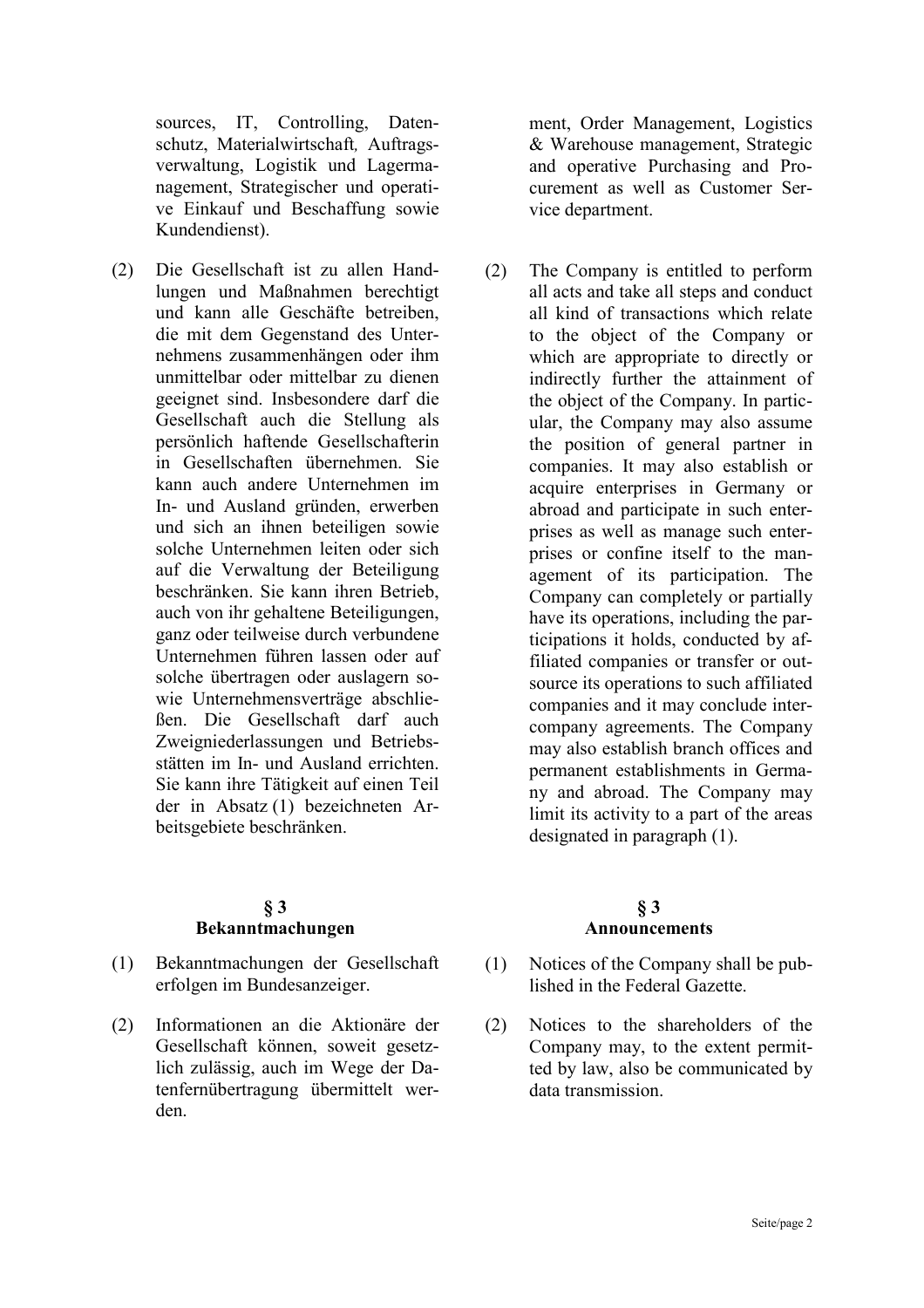# **II. Grundkapital und Aktien**

# **§ 4 Grundkapital**

- (1) Das Grundkapital der Gesellschaft beträgt EUR 24.300.000 (in Worten: Euro vierundzwanzig Millionen dreihunderttausend).
- (2) Das Grundkapital ist eingeteilt in 24.300.000 (in Worten: vierundzwanzig Millionen dreihunderttausend) Stückaktien (Aktien ohne Nennbetrag).
- (3) Der Vorstand ist ermächtigt, das Grundkapital der Gesellschaft bis zum 10. Juni 2026 mit Zustimmung des Aufsichtsrats um bis zu EUR 10.000.000 durch Ausgabe von bis zu 10.000.000 neuer, auf den Inhaber lautenden Stückaktien gegen Bar- und/oder Sacheinlagen zu erhöhen (Genehmigtes Kapital). Von der Ermächtigung kann einmal oder mehrmals in Teilbeträgen, insgesamt aber nur bis zur Grenze von EUR 10.000.000 Gebrauch gemacht werden. Den Aktionären steht grundsätzlich ein Bezugsrecht zu. Bei Kapitalerhöhungen gegen Bareinlagen können die Aktien auch von durch den Vorstand bestimmten Kreditinstituten oder Unternehmen im Sinne von § 186 Abs. 5 Satz 1 Aktiengesetz (AktG) mit der Verpflichtung übernommen werden, sie den Aktionären zum Bezug anzubieten.

Der Vorstand ist jedoch ermächtigt, mit Zustimmung des Aufsichtsrats das Bezugsrecht der Aktionäre in den folgenden Fällen auszuschließen:

# **II. Registered Share Capital and Shares**

# **§ 4 Registered Share Capital**

- (1) The registered share capital of the Company amounts to EUR 24,300,000 (in words: Euro twenty four million three hundred thousand).
- (2) The registered share capital is divided into 24,300,000 (in words: twenty four million three hundred thousand) no-par value shares (shares without a nominal value).
- (3) Subject to the approval of the Supervisory Board, the Management Board shall be authorised to increase the Company's share capital by a maximum of EUR 10,000,000 through the issuance of up to 10,000,000 new nopar value bearer shares in return for contributions in cash or in kind until 10 June 2026 (authorised capital). This authorisation may be exercised once or several times in partial amounts but only up to a maximum cap of EUR 10,000,000. The shareholders shall generally be awarded subscription rights. In the event of a capital increase in exchange for cash, the shares may be transferred to financial institutions or companies within the meaning of Sec. 186 para. 5, sentence 1 of the German Stock Corporation Act (Aktiengesetz – AktG) chosen by the Management Board with the obligation to offer them for subscription by the shareholders.

 However, subject to Supervisory Board approval, the Management Board shall be authorised to exclude shareholders' subscription rights in the following cases: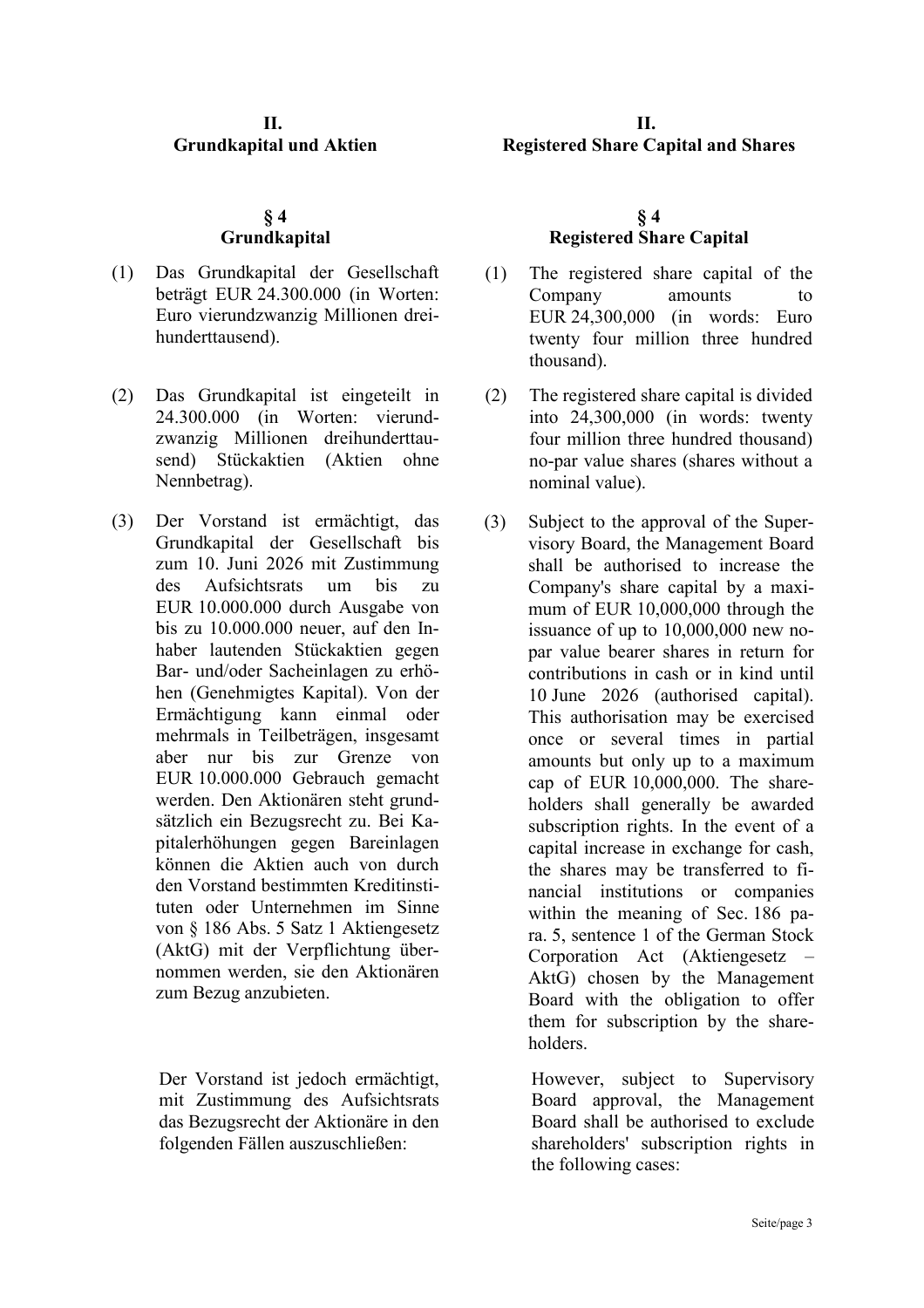- um etwaige Spitzenbeträge von dem Bezugsrecht auszunehmen;
- um das Grundkapital gegen Sacheinlagen zu erhöhen, insbesondere zum Zwecke von Unternehmenszusammenschlüssen oder des Erwerbs von Unternehmen, Unternehmensbeteiligungen, Teilen von Unternehmen, gewerblichen Schutzrechten (wie z. B. Patenten, Gebrauchsmustern, Marken oder hierauf gerichteten Lizenzen) oder sonstigen Produktrechten;
- bei Kapitalerhöhungen gegen Bareinlagen, wenn der auf die neuen Aktien, für die das Bezugsrecht ausgeschlossen wird, insgesamt entfallende anteilige Betrag 10 % des Grundkapitals weder im Zeitpunkt des Wirksamwerdens dieser Ermächtigung noch im Zeitpunkt der Ausübung dieser Ermächtigung übersteigt und der Ausgabebetrag der neuen Aktien den Börsenpreis der bereits börsennotierten Aktien gleicher Ausstattung zum Zeitpunkt der endgültigen Festlegung des Ausgabepreises nicht wesentlich unterschreitet. Auf diese Höchstgrenze von 10 % des Grundkapitals ist der anteilige Betrag des Grundkapitals anzurechnen, der auf Aktien der Gesellschaft entfällt, die während der Laufzeit des genehmigten Kapitals unter Ausschluss des Bezugsrechts der Aktionäre gemäß §§ 71 Abs. 1 Nr. 8 Satz 5, 186 Abs. 3 Satz 4 AktG als eigene Aktien veräußert werden, sowie der auf Aktien entfällt im Hinblick auf welche ein Wandlungsrecht oder Optionsrecht oder eine Wandlungspflicht oder eine Optionsrecht aufgrund von Optionsund/oder Wandelschuldverschreibungen besteht, die seit Erteilung dieser Ermächtigung unter Ausschluss des Bezugsrechts der Aktionäre gemäß §§ 71 Abs. 1 Nr. 8 Satz 5, 186 Abs. 3 Satz 4 AktG ausgegeben worden sind.
- Der Vorstand ist ferner ermächtigt, die weiteren Einzelheiten der Kapi-
- to exclude fractional amounts from the subscription right;
- to increase the share capital against contributions in kind, including for the purposes of business combinations or acquisitions of companies, company assets, operations or shares in companies, industrial property rights (e.g. patents, utiliy models, trademarks or licenses thereto) or other product rights;
- capital increases in return for cash as long as the value of the new shares for which subscription rights are excluded does not exceed 10 % of the share capital either at the point in time at which this authorisation enters into effect or at the point in time at which this authorisation is exercised and the issue price of the new shares is not significantly below the stock market quotation of the shares of the same class that are already listed at the point in time at which the final issue price is determined. The proportionate amount of the share capital attributable to the shares of the Company sold as treasury stock during the term of the authorised capital under exclusion of shareholder subscription rights in accordance with Sec. 71 para. 1 no. 8 sentence 5, 186 para. 3, sentence 4 AktG as well as shares in view of which a conversion right or option right or an obligation to convert or to opt on the basis of warrant bonds and/or convertible bonds exists which have been issued since the granting of this authorization under exclusion of shareholder subscription rights in accordance with Sec. 221 para. 4, 186 para. 3, sentence 4 AktG shall be counted against this cap of 10 % of the capital share.

 Subject to the approval of the Supervisory Board, the Management Board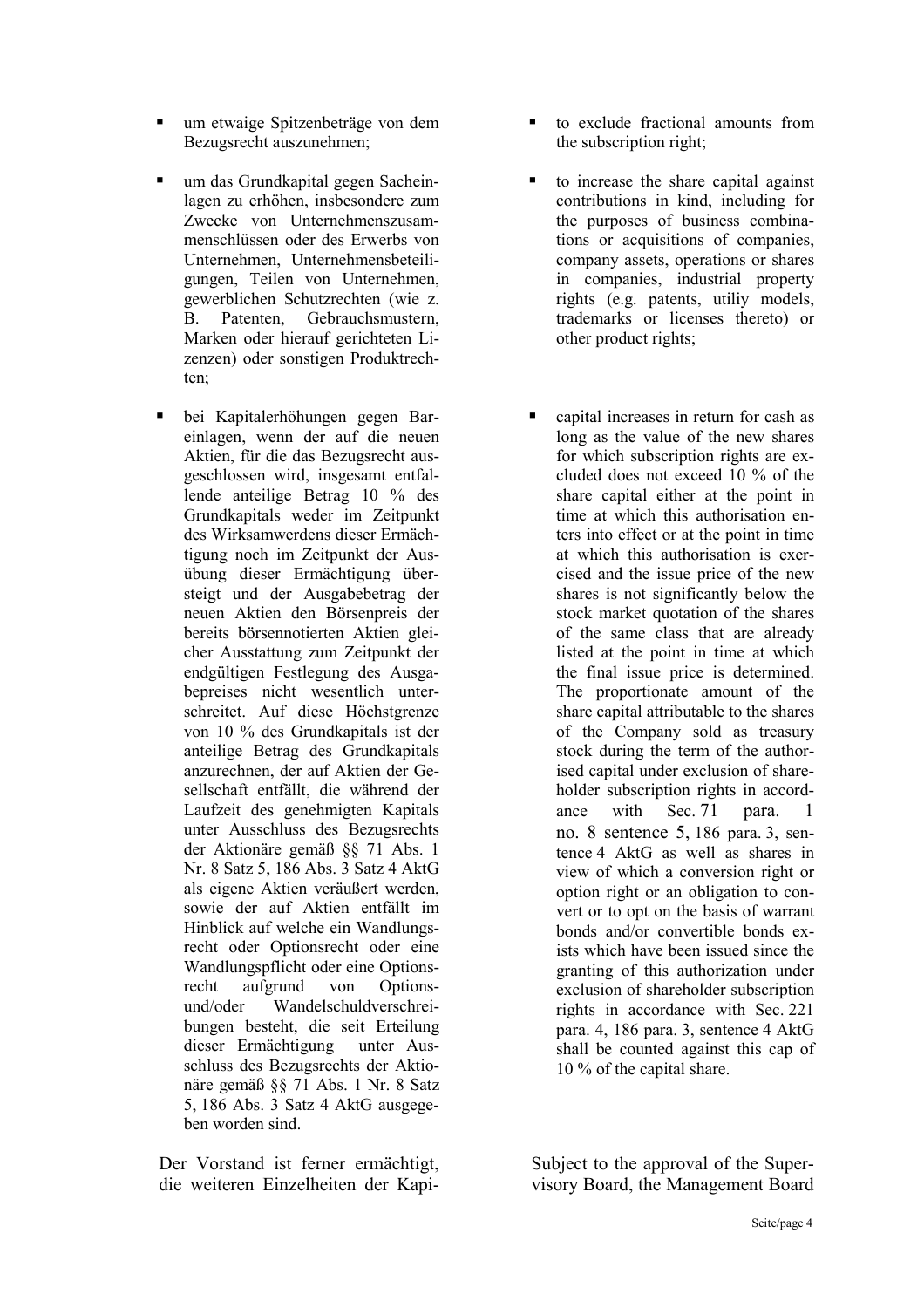talerhöhung und ihrer Durchführung mit Zustimmung des Aufsichtsrats festzulegen. Der Aufsichtsrat ist ermächtigt, nach vollständiger oder teilweiser Ausnutzung des Genehmigten Kapitals oder Ablauf der Frist für die Ausnutzung des Genehmigten Kapitals die Fassung der Satzung entsprechend anzupassen.

(4) Das Grundkapital ist um bis zu EUR 10.000.000, eingeteilt in bis zu 10.000.000 auf den Inhaber lautende Stückaktien, bedingt erhöht (Bedingtes Kapital). Die bedingte Kapitalerhöhung wird nur insoweit durchgeführt, wie die Inhaber oder Gläubiger von Options- oder Wandlungsrechten oder die zur Wandlung/Optionsausübung Verpflichteten aus gegen Bareinlage oder Sacheinlage ausgegebenen Options- und/oder Wandelschuldverschreibungen, Genussrechten und/oder Gewinnschuldverschreibungen (oder Kombinationen dieser Instrumente), die von der Gesellschaft oder einem nachgeordneten Konzernunternehmen der Gesellschaft aufgrund der Ermächtigung des Vorstands durch Hauptversammlungsbeschluss vom 23. Juni 2021 bis zum 22. Juni 2026 ausgegeben oder garantiert werden, von ihren Optionsoder Wandlungsrechten Gebrauch machen oder, soweit sie zur Wandlung/Optionsausübung verpflichtet sind, ihre Verpflichtung zur Wandlung/Optionsausübung erfüllen oder soweit die Gesellschaft ein Wahlrecht ausübt, ganz oder teilweise anstelle der Zahlung des fälligen Geldbetrags Aktien der Gesellschaft zu gewähren. Die bedingte Kapitalerhöhung wird nicht durchgeführt, soweit ein Barausgleich gewährt wird oder eigene Aktien, Aktien aus genehmigtem Kapital oder Aktien einer anderen börsennotierten Gesellschaft zur Bedienung eingesetzt werden. Die Ausgabe der neuen Aktien erfolgt zu dem nach

is authorised to determine the further details of the implementation of an authorised capital. The Supervisory Board is authorised to adjust the wording of the Articles of Association after the full or partial exercise of the authorised capital or after the expiration of the authorisation period.

(4) The share capital is conditionally increased by up to EUR 10,000,000, divided into up to 10,000,000 no par value bearer shares (*bedingtes Kapital*). The conditional capital increase shall only be executed insofar as the holders or creditors of option or conversion rights or those with conversion/option obligations arising from option and/or convertible bonds, participation rights and/or participating bonds (or combinations of these instruments) issued or guaranteed by the company or a subordinate Group company in return for contributions in cash or in kind, based on the authorisation of the Management Board adopted by the General Meeting of 23 June 2021 until 22 June 2026, exercise their option or conversion rights or, insofar as they are obligated for conversion/to exercise options, fulfil their obligation for conversion/exercise of options, or insofar as the company exercises an option to provide shares of the company in lieu of paying the cash amount due, in whole or in part. The conditional capital increase shall not be executed insofar as a cash settlement is provided or treasury shares, shares from the authorised capital or shares of another listed company are used for the fulfilment. The issue of the new shares is effected at the option or conversion price in each case to be determined in accordance with the authorisation resolution set forth above. The new shares participate in profits from the beginning of the financial year in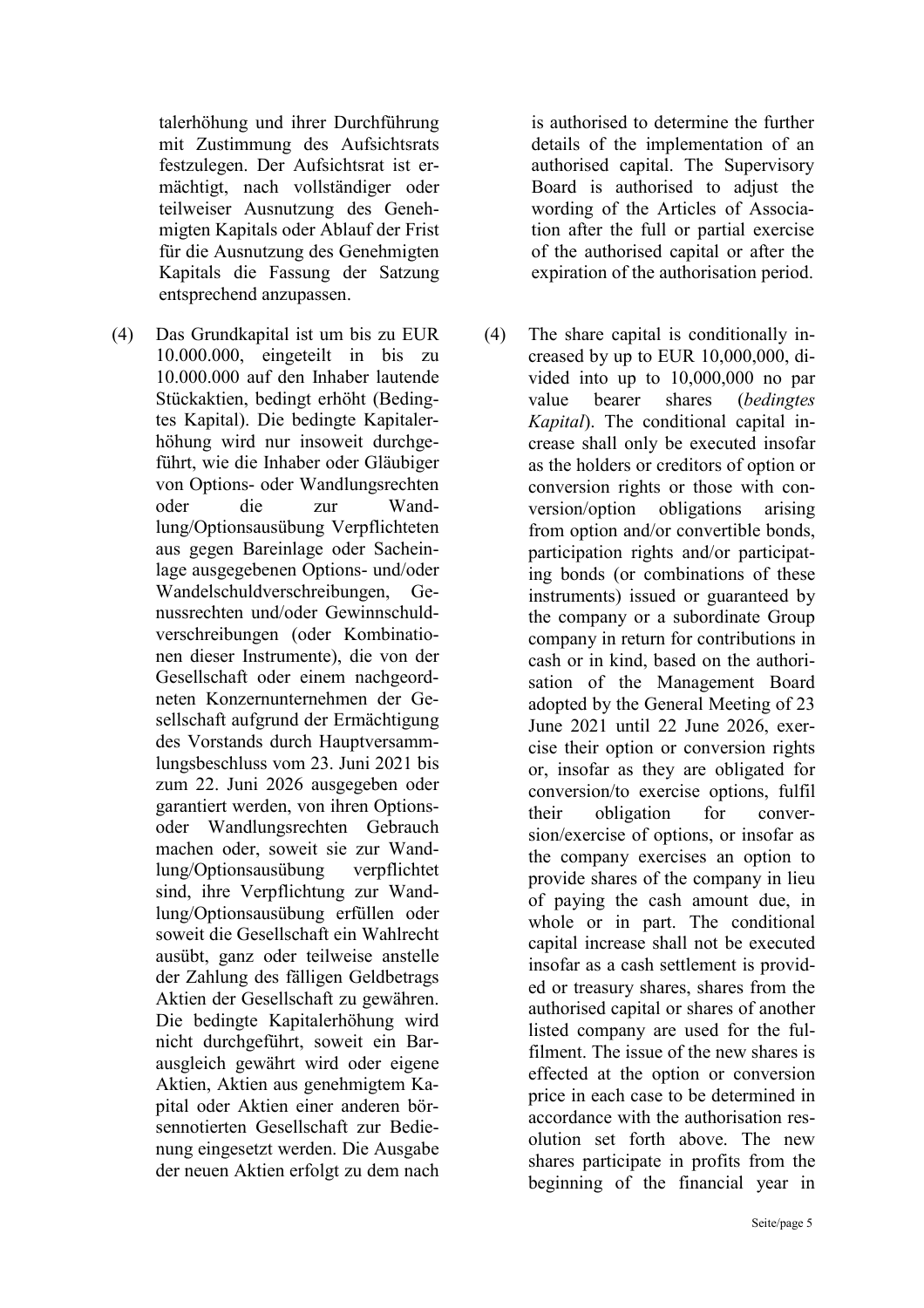Maßgabe des vorstehend bezeichneten Ermächtigungsbeschlusses jeweils zu bestimmenden Options- oder Wandlungspreis. Die neuen Aktien nehmen vom Beginn des Geschäftsjahres an, in dem sie entstehen, am Gewinn teil; soweit rechtlich zulässig, kann der Vorstand mit Zustimmung des Aufsichtsrats die Gewinnbeteiligung neuer Aktien hiervon und von § 60 Abs. 2 Satz 3 AktG abweichend, auch für ein bereits abgelaufenes Geschäftsjahr, festlegen.

Der Vorstand ist ermächtigt, mit Zustimmung des Aufsichtsrats die weiteren Einzelheiten der Durchführung der bedingten Kapitalerhöhung festzusetzen. Der Aufsichtsrat ist ermächtigt, die Fassung der Satzung entsprechend der jeweiligen Ausnutzung des Bedingten Kapitals neu zu fassen. Entsprechendes gilt für den Fall der Nichtausnutzung der Ermächtigung zur Ausgabe von Options- und/oder Wandelschuldverschreibungen, Genussrechten und/oder Gewinnschuldverschreibungen (oder Kombinationen dieser Instrumente) nach Ablauf des Ermächtigungszeitraums sowie für den Fall der Nichtausnutzung des Bedingten Kapitals nach Ablauf der Fristen für die Ausübung von Options- oder Wandlungsrechten oder für die Erfüllung von Options- oder Wandlungspflichten.

#### **§ 5 Aktien**

- (1) Die Aktien lauten auf den Inhaber. (1) The shares are bearer shares.
- (2) Ein Anspruch der Aktionäre auf Verbriefung ihrer Anteile ist ausgeschlossen, soweit dies gesetzlich zulässig ist. Die Sammelurkunde ist bei einer der in § 10 Abs. 1 Satz 2 Nr. 2 lit. a-c AktG genannten Stellen zu hinterlegen. Die Gesellschaft ist berechtigt, Aktienurkunden auszustel-

which they are created; to the extent legally permissible, the Management Board may, with the consent of the Supervisory Board, determine the profit participation of new shares in deviation from the foregoing and from Sec. 60 para. 2 sentence 3 AktG, also for a financial year that has already expired.

The Management Board is authorised, with the approval of the Supervisory Board, to determine the further details of the implementation of the conditional capital increase. The Supervisory Board is authorised to adjust the wording of the Articles of Association in accordance with the respective utilisation of the conditional capital. The same shall apply in the event that the authorisation for the issue of options and/or convertible bonds, participation rights and/or participating bonds (or combinations of these instruments) has not been utilised after the term of the authorisation has expired, as well as in the event that the conditional capital has not been utilised after the periods for the exercise of option or conversion rights or, respectively, for the fulfilment of option or conversion obligations have expired.

### **§ 5 Shares**

- 
- (2) As far as legally permissible, the right of shareholders to receive share certificates shall be excluded. The global certificate shall be deposited with one of the offices mentioned in Sec. 10 para. 1 2nd sentence no. 2 lit. a-c. of the German Stock Corporation Act (Aktiengesetz – AktG). The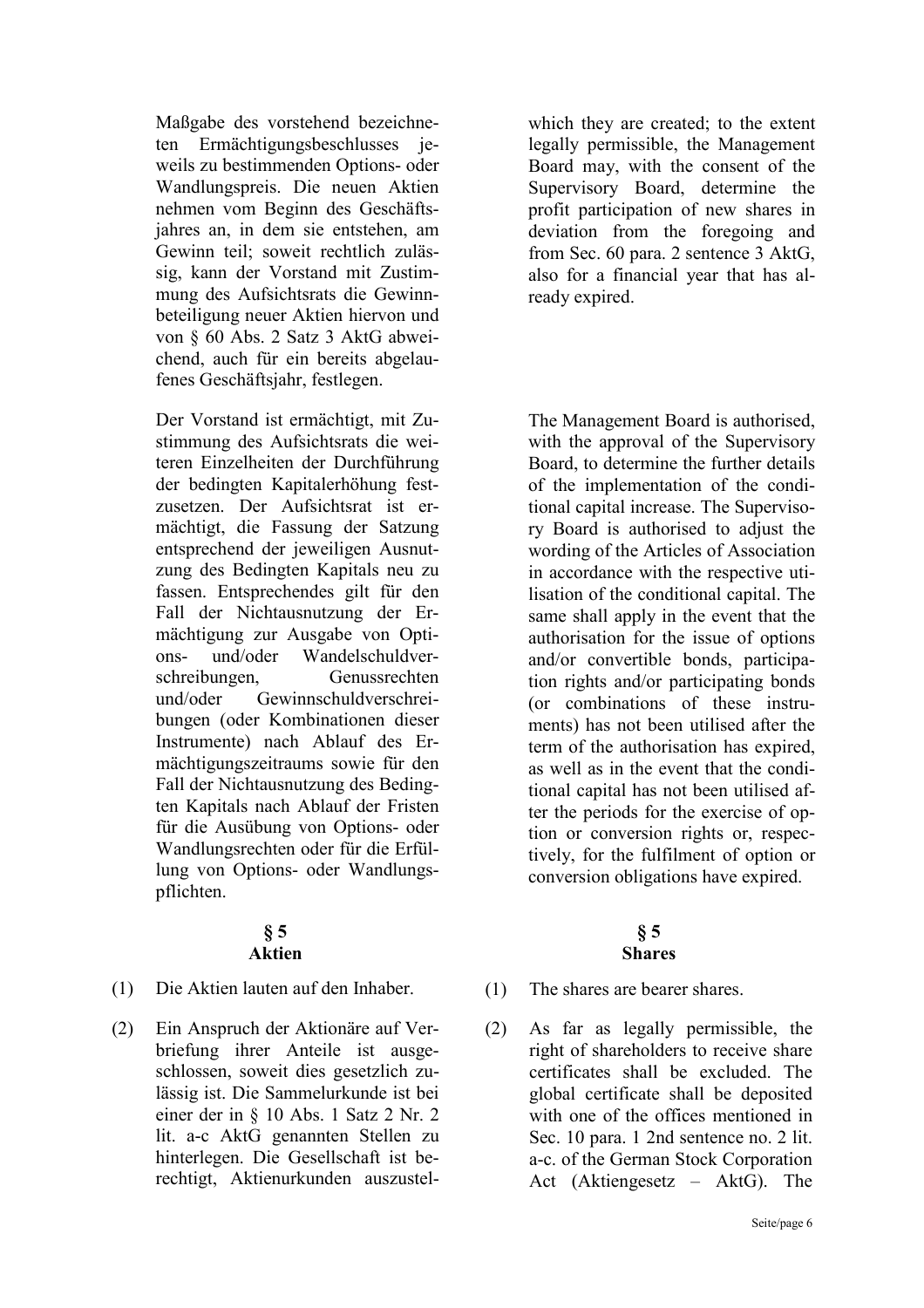len, die einzelne Aktien (Einzelaktien) oder mehrere bzw. alle Aktien (Sammelaktien) verkörpern. Ein Anspruch der Aktionäre auf Ausgabe von Gewinnanteil- und Erneuerungsscheinen ist ausgeschlossen.

- (3) Die Form und den Inhalt von Aktienurkunden, etwaigen Gewinnanteilsund Erneuerungsscheinen setzt der Vorstand fest. Das Gleiche gilt für Schuldverschreibungen und Zinsscheine.
- (4) Bei einer Erhöhung des Grundkapitals kann die Gewinnbeteiligung neuer Aktien abweichend von § 60 Abs. 2 AktG bestimmt werden.

#### **III. Verfassung der Gesellschaft**

#### **§ 6 Organe der Gesellschaft**

Organe der Gesellschaft sind:

- (a) der Vorstand,
- (b) der Aufsichtsrat,
- (c) die Hauptversammlung.

#### **§ 7 Zusammensetzung und Geschäftsordnung**

- (1) Der Vorstand besteht aus einer oder aus mehreren Personen. Der Aufsichtsrat bestimmt die Zahl der Mitglieder des Vorstands.
- (2) Der Aufsichtsrat kann einen Vorsit- (2) The Supervisory Board may appoint

Company is entitled to issue share certificates representing individual shares (individual share certificates) or several or all shares (global share certificates). The shareholders shall have no claim to the issue of dividend or renewal coupons.

- (3) Form and content of share certificates as well as dividend and renewal coupons, if any, are determined by the Management Board. The same applies with regard to bonds and interest coupons.
- (4) In the case of a capital increase, participation in profits of the new shares may be determined in derogation of Sec. 60 para. 2 AktG.

#### **III. Organisation of the Company**

### **§ 6 Corporate bodies of the Company**

The Company's corporate bodies are:

- (a) the Management Board,
- (b) the Supervisory Board,
- (c) the General Meeting of Shareholders.

#### **1. Vorstand 1. Management Board**

### **§ 7 Composition and Rules of Procedure**

- (1) The Management Board consists of one or more members. The number of members of the Management Board shall be determined by the Supervisory Board.
-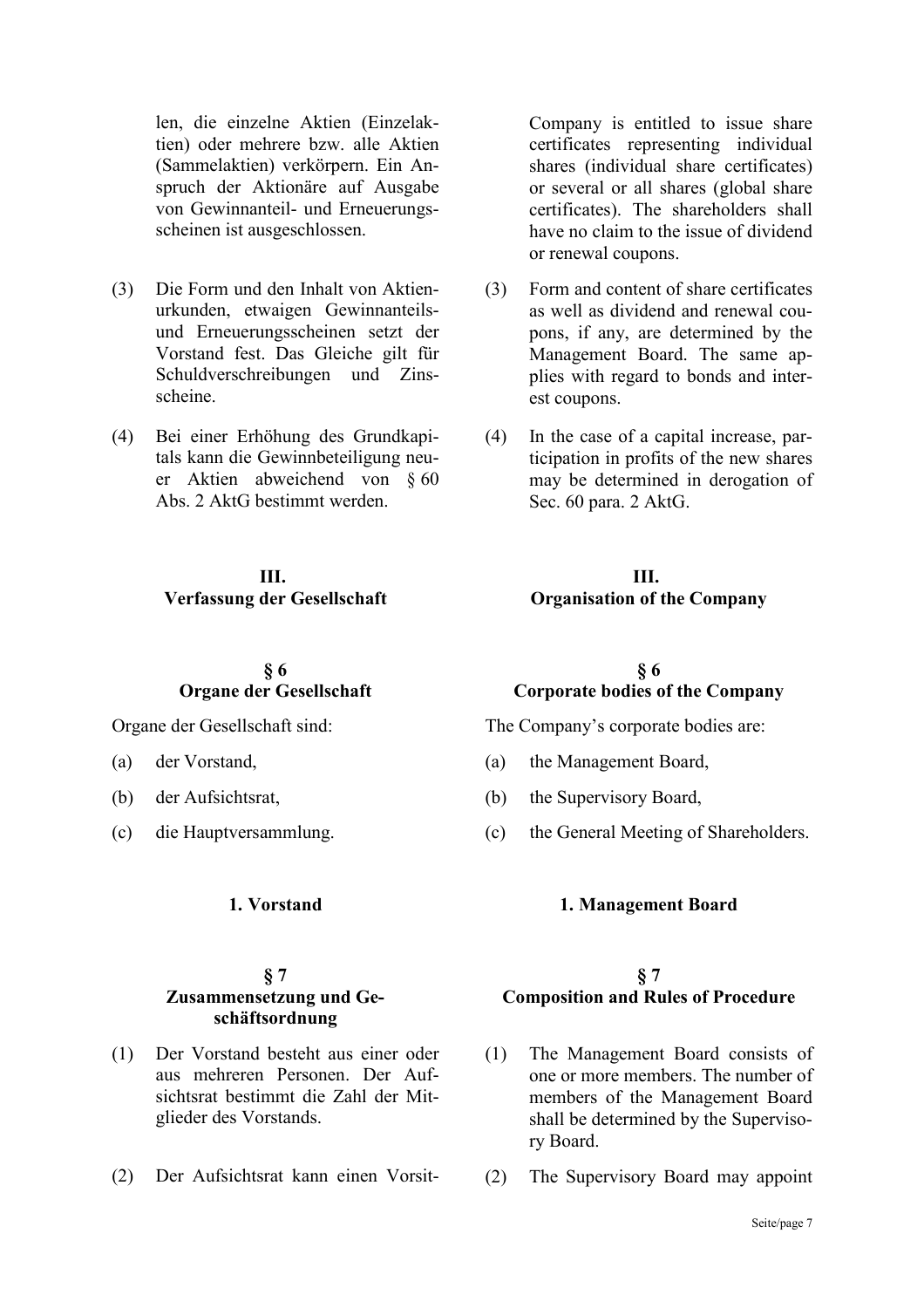zenden des Vorstands sowie einen stellvertretenden Vorsitzenden ernennen.

(3) Die Bestellung von Vorstandsmitgliedern, der Abschluss der Anstellungsverträge und der Widerruf der Bestellung sowie die Änderung und Beendigung der Anstellungsverträge erfolgen durch den Aufsichtsrat. Der Aufsichtsrat kann für den Vorstand eine Geschäftsordnung erlassen.

#### **§ 8**

#### **Geschäftsführung und Vertretung der Gesellschaft**

- (1) Der Vorstand leitet die Gesellschaft in eigener Verantwortung. Er hat die Geschäfte der Gesellschaft nach Maßgabe der Gesetze, der Satzung und der Geschäftsordnung für den Vorstand zu führen. Unbeschadet der Gesamtverantwortung des Vorstands leitet jedes Vorstandsmitglied den ihm durch die Geschäftsordnung zugewiesenen Geschäftsbereich selbständig.
- (2) Ist nur ein Vorstandsmitglied bestellt, so vertritt es die Gesellschaft allein. Sind mehrere Vorstandsmitglieder bestellt, so wird die Gesellschaft durch zwei Vorstandsmitglieder gemeinschaftlich oder durch ein Vorstandsmitglied gemeinsam mit einem Prokuristen vertreten.
- (3) Der Aufsichtsrat kann alle oder einzelne Vorstandsmitglieder generell oder für den Einzelfall vom Verbot der Mehrfachvertretung gemäß § 181 2. Alternative des Bürgerlichen Ge-

a chairperson as well as a deputy chairperson of the Management Board.

(3) The Supervisory Board is responsible for the appointment of members of the Management Board, the conclusion of their employment contracts and the revocation of appointments as well as for the change and termination of their employment contracts. The Supervisory Board may adopt Rules of Procedure for the Management Board.

# **§ 8 Management and Representation of the Company**

- (1) The Management Board shall manage the Company in its own responsibility. It manages the Company in accordance with the law, the Articles of Association and the Rules of Procedure for the Management Board. Notwithstanding the joint responsibility of the Management Board, the individual board members manage their respective business segments according to the Rules of Procedure on their own responsibility.
- (2) If only one member of the Management Board is appointed, such member solely represents the Company. If the Management Board consists of several members, it is represented either jointly by two members of the Management Board or by one member of the Management Board together with a person holding general commercial power of representation (*Prokurist*).
- (3) The Supervisory Board may generally or in specific cases issue an exemption to all or to specific members of the Management Board from the prohibition to represent more than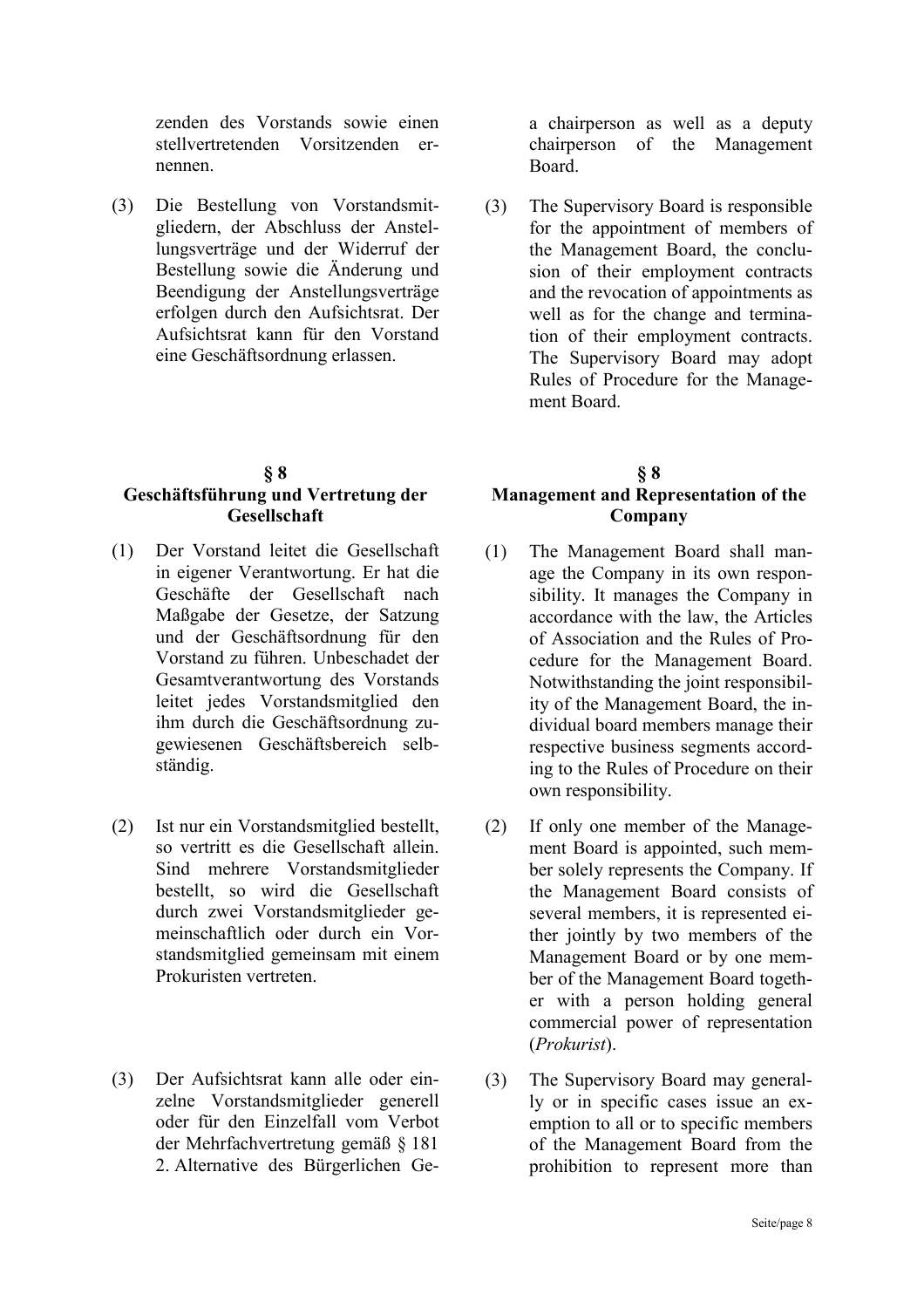setzbuchs (*BGB*) befreien; § 112 AktG bleibt unberührt.

# **§ 9**

# **Zusammensetzung, Wahlen, Amtsdauer**

- (1) Der Aufsichtsrat besteht aus sieben (7) Mitgliedern, die von der Hauptversammlung nach den Vorschriften des AktG gewählt werden.
- (2) Die Mitglieder des Aufsichtsrats werden vorbehaltlich einer anderweitigen Festlegung der Amtszeit bei der Wahl durch die Hauptversammlung bis zur Beendigung der Hauptversammlung bestellt, die über die Entlastung für das vierte Geschäftsjahr nach dem Beginn der Amtszeit beschließt. Das Geschäftsjahr, in welchem die Amtszeit beginnt, wird hierbei nicht mitgerechnet. Wiederbestellungen sind zulässig.
- (3) Eine Nachwahl für ein vor Ablauf der Amtszeit ausgeschiedenes Mitglied erfolgt für den Rest der Amtszeit des ausgeschiedenen Aufsichtsratsmitglieds, soweit die Hauptversammlung die Amtszeit des Nachfolgers nicht nach vorstehendem Absatz (2) abweichend bestimmt. Entsprechendes gilt, falls eine Nachwahl wegen Wahlanfechtung notwendig wird.
- (4) Jedes Aufsichtsratsmitglied kann sein Amt auch ohne wichtigen Grund durch schriftliche Erklärung gegenüber dem Vorsitzenden des Aufsichtsrates – oder, im Falle einer Amtsniederlegung durch den Vorsitzenden, seinem Stellvertreter – mit

one party pursuant to Sec. 181 2nd alternative of the German Civil Code (*Bürgerliches Gesetzbuch – BGB*); Sec. 112 AktG remains unaffected.

#### **2. Aufsichtsrat 2. Supervisory Board**

#### **§ 9 Composition, Elections, Term of Office**

- (1) The Supervisory Board shall consist of seven (7) members which are elected by the General Meeting in accordance with the provisions of the AktG.
- (2) Unless otherwise specified at the time of their election, the members of the Supervisory Board are elected by the General Meeting for a period terminating at the end of the General Meeting that resolves on the formal approval of the members' acts for the fourth fiscal year following the commencement of their term of office. The fiscal year in which the term of office begins shall not be included in this calculation. Reappointments are permissible.
- (3) For members of the Supervisory Board who leave office before the end of their term a successor shall be elected for the remaining term of the member who has left office unless the General Meeting specifies a shorter term for such successor according to paragraph (2). The same applies if a successor has to be elected due to a challenge of the election.
- (4) Each member of the Supervisory Board may resign from office even without good cause with one month written notice issued to the chairperson of the Supervisory Board or, in case of a resignation by the chairperson, to his/her deputy. The chairper-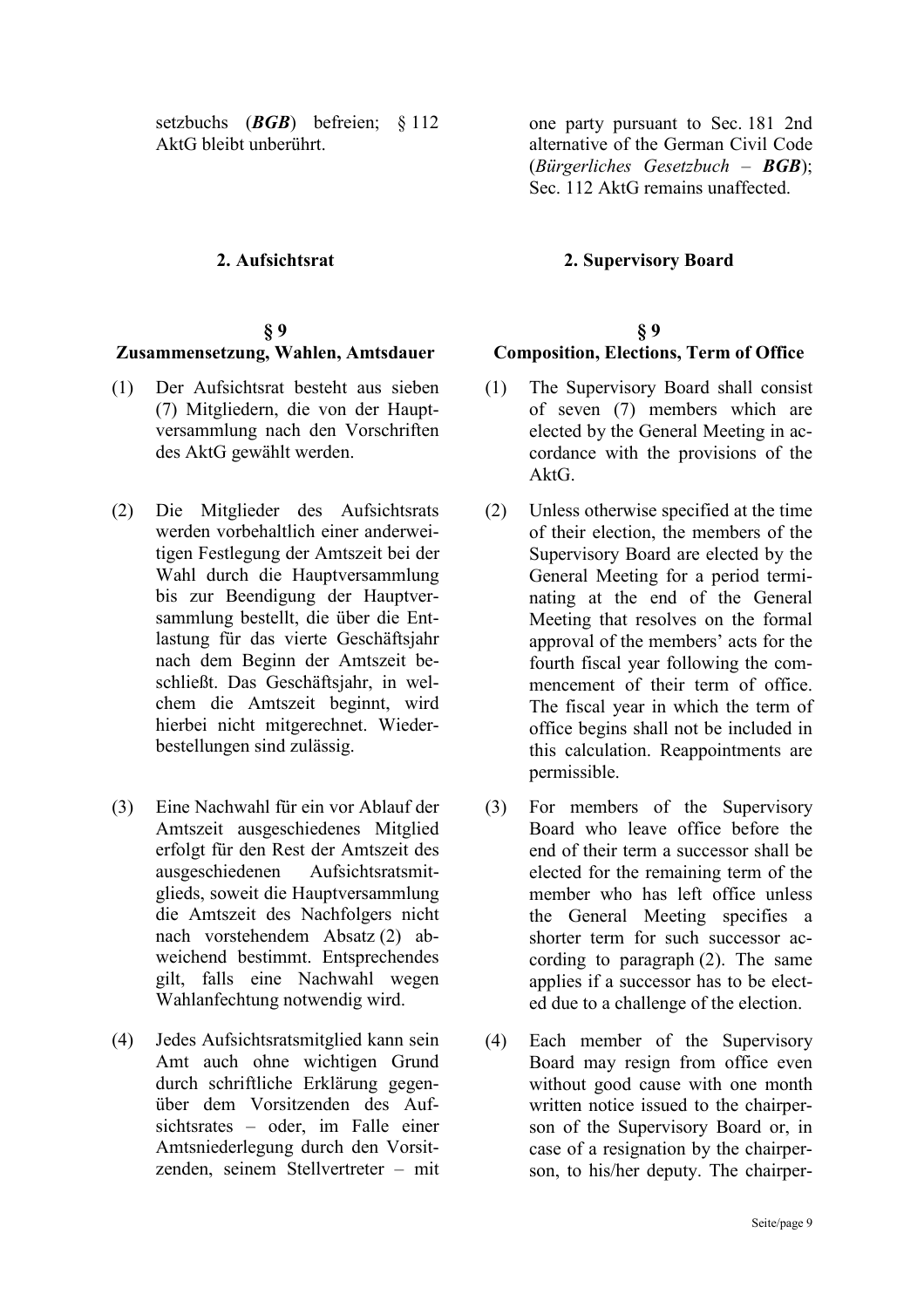einer Frist von einem Monat niederlegen. Der Aufsichtsratsvorsitzende oder, im Falle der Niederlegung durch den Aufsichtsratsvorsitzenden, sein Stellvertreter kann die Frist abkürzen oder auf die Einhaltung der Frist verzichten.

# **§ 10 Vorsitzender und Stellvertreter**

- (1) Der Aufsichtsrat wählt aus seiner Mitte einen Vorsitzenden und einen Stellvertreter. Die Wahl erfolgt unmittelbar im Anschluss an die Hauptversammlung, in der die Aufsichtsratsmitglieder der Aktionäre neu gewählt worden sind; zu dieser Sitzung bedarf es keiner besonderen Einladung. Die Amtszeit des Vorsitzenden und des Stellvertreters entspricht, soweit nicht bei der Wahl eine kürzere Amtszeit bestimmt wird, ihrer Amtszeit als Mitglied des Aufsichtsrats.
- (2) Scheidet der Vorsitzende oder sein Stellvertreter vorzeitig aus diesem Amt aus, so hat der Aufsichtsrat jeweils unverzüglich eine Neuwahl vorzunehmen.
- (3) Der Stellvertreter des Vorsitzenden hat vorbehaltlich anderweitiger Regelungen des Gesetzes oder in dieser Satzung in allen Fällen, in denen er bei Verhinderung des Vorsitzenden in dessen Stellvertretung handelt, die gleichen Rechte wie der Vorsitzende. § 13 Absatz (6) bleibt unberührt.
- (4) Willenserklärungen des Aufsichtsrats werden namens des Aufsichtsrats durch den Vorsitzenden abgegeben. Der Vorsitzende ist ermächtigt, Erklärungen für den Aufsichtsrat entgegenzunehmen.

son of the Supervisory Board or, in case of a resignation by the chairperson, his/her deputy, can consent to a shortening or to a waiver of this period.

# **§ 10 Chairperson and Deputy Chairperson**

- (1) The Supervisory Board elects from its midst a chairperson and a deputy chairperson. The election shall take place following the General Meeting that has elected the new members of the Supervisory Board of the shareholders; no special invitation is necessary for this meeting. The term of office of the chairperson and his deputy corresponds to their term of office as members of the Supervisory Board unless a shorter period is determined at the time of their election.
- (2) If the chairperson or his deputy leaves such office before the end of his term, the Supervisory Board shall conduct a new election without undue delay.
- (3) In all cases in which the deputy acts on behalf of the chairperson in the absence of the chairperson, he has the same rights as the chairperson unless otherwise provided by law or in these Articles of Association. § 13 paragraph (6) shall remain unaffected.
- (4) Declarations of the Supervisory Board are made in the name of the Supervisory Board by the chairperson. The chairperson is authorized to accept declarations on behalf of the Supervisory Board.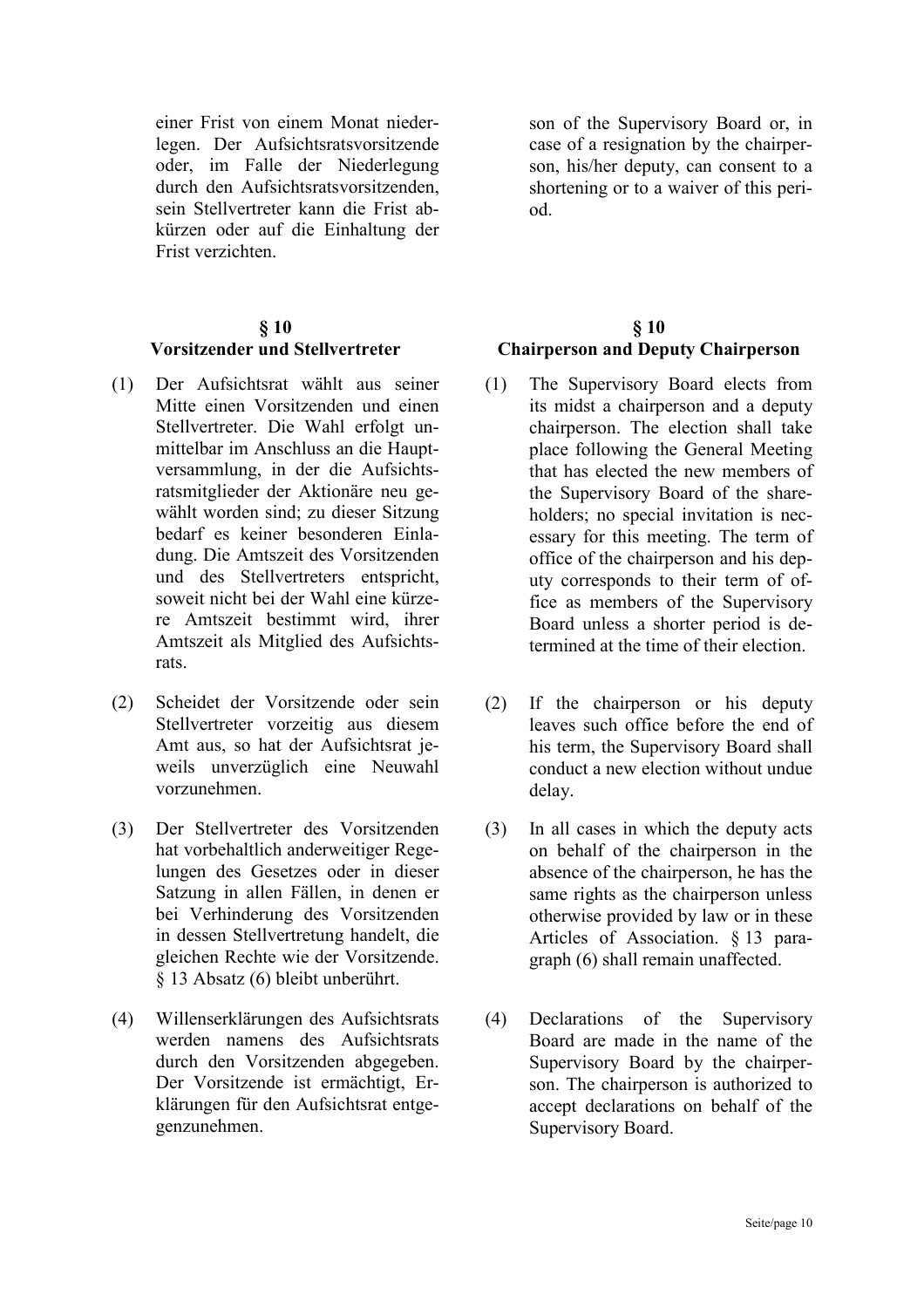#### **§ 11 Rechte und Pflichten des Aufsichtsrats**

- (1) Der Aufsichtsrat hat alle Aufgaben und Rechte, die ihm durch Gesetz und die Satzung zugewiesen werden.
- (2) Der Aufsichtsrat hat in der Geschäftsordnung für den Vorstand oder den Aufsichtsrat oder durch Beschluss zu bestimmen, dass bestimmte Geschäfte oder Arten von Geschäften nur mit seiner Zustimmung vorgenommen werden dürfen.
- (3) Der Aufsichtsrat kann die Zustimmung zu einem bestimmten Kreis von Geschäften widerruflich allgemein oder für den Fall, dass das einzelne Geschäft bestimmten Anforderungen genügt, im Voraus erteilen.
- (4) Der Aufsichtsrat ist befugt, Änderungen der Satzung zu beschließen, die nur deren Fassung betreffen.

# **§ 12**

#### **Geschäftsordnung und Ausschüsse**

- (1) Der Aufsichtsrat gibt sich eine Geschäftsordnung im Rahmen der gesetzlichen Vorschriften und der Bestimmungen dieser Satzung.
- (2) Der Aufsichtsrat kann nach Maßgabe der gesetzlichen Vorschriften Ausschüsse bilden. Soweit das Gesetz oder die Satzung es zulassen, kann der Aufsichtsrat ihm obliegende Aufgaben, Entscheidungsbefugnisse und Rechte auf seinen Vorsitzenden, einzelne seiner Mitglieder oder aus seiner Mitte gebildete Ausschüsse übertragen. Zusammensetzung, Befugnisse und Verfahren der Ausschüsse

#### **§ 11**

# **Rights and Obligation of the Supervisory Board**

- (1) The Supervisory Board shall have all rights and obligations assigned to it by law and by these Articles of Association.
- (2) The Supervisory Board has to determine within the Rules of Procedure of the Management Board or of the Supervisory Board or by a resolution of its members that certain transactions or types of transactions shall be subjected to its approval.
- (3) The Supervisory Board may give revocable consent in advance to a certain group of transactions in general or to individual transactions that meet certain requirements.
- (4) The Supervisory Board is entitled to resolve amendments to the Articles of Association if such amendments only relate to the wording.

### **§ 12 Rules of Procedure and Committees**

- (1) The Supervisory Board shall adopt Rules of Procedure for the Supervisory Board in accordance with the law and the provisions of these Articles of Association.
- (2) The Supervisory Board can set up committees in accordance with the law. To the extent permitted by law or by these Articles of Association, the Supervisory Board may delegate any of its duties, decision-making powers and rights to its chairperson, to one of its members or to committees established from among its members. The Supervisory Board shall determine the composition, competencies and procedures of the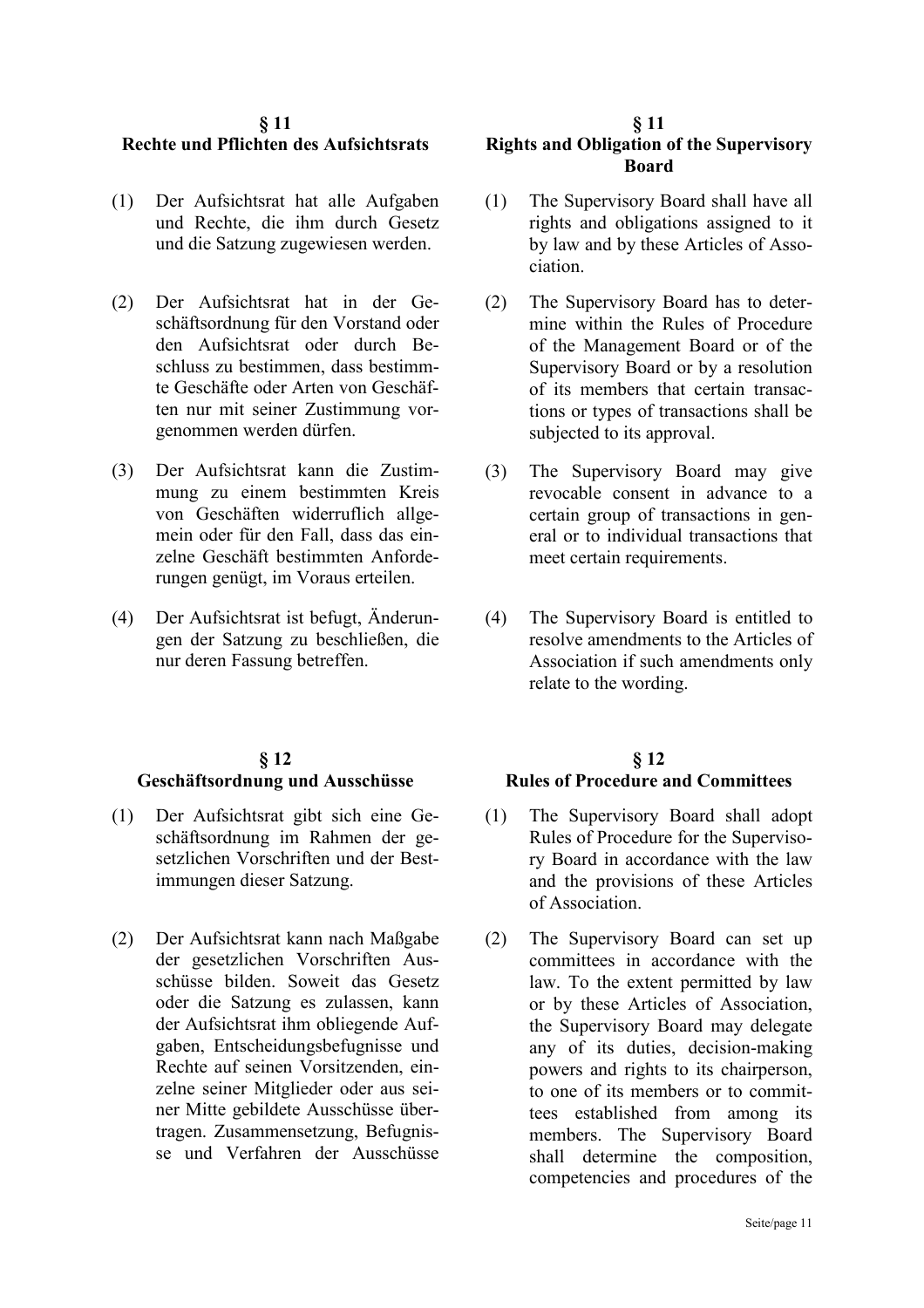# **§ 13**

### **Sitzungen und Beschlussfassung des Aufsichtsrats**

- (1) Die Sitzungen des Aufsichtsrats werden vom Vorsitzenden unter Einhaltung einer Frist von mindestens vierzehn Tagen einberufen, wobei der Tag der Absendung der Einladung und der Tag der Sitzung nicht mitgerechnet werden. Die Einberufung kann schriftlich, per Telefax, per E-Mail oder mittels sonstiger gebräuchlicher Kommunikationsmittel erfolgen. Der Vorsitzende kann diese Frist in dringenden Fällen abkürzen und die Sitzung mündlich oder fernmündlich einberufen. Im Übrigen gelten hinsichtlich der Einberufung der Sitzungen des Aufsichtsrats die gesetzlichen Bestimmungen sowie die Regelungen der Geschäftsordnung für den Aufsichtsrat.
- (2) Die Sitzungen des Aufsichtsrats werden vom Vorsitzenden geleitet.
- (3) Beschlüsse des Aufsichtsrats werden in der Regel in Sitzungen gefasst. Auf Anordnung des Vorsitzenden oder mit Zustimmung aller Mitglieder des Aufsichtsrats können Sitzungen auch in Form einer Telefonkonferenz oder mittels sonstiger elektronischer Kommunikationsmittel (insbesondere Videokonferenz) abgehalten und einzelne Aufsichtsratsmitglieder telefonisch oder mittels elektronischer Kommunikationsmittel (insbesondere Videoübertragung) zugeschaltet werden; in diesen Fällen kann die Beschlussfassung im Wege der Telefonkonferenz oder mittels sonstiger elektronischer Kommunikationsmittel (insbesondere Videokonferenz) erfolgen. Abwesende bzw.

#### **§ 13 Meetings and Resolutions of the Supervisory Board**

- (1) The meetings of the Supervisory Board shall be called at least fourteen days in advance by the chairperson of the Supervisory Board, not including the day on which the invitation is sent and the day of the meeting itself. Notice of meetings may be given in writing, by telefax, by e-mail or any other customary means of communication. In urgent cases the chairperson may shorten this period and may call the meeting orally or by telephone. In all other respects regarding the calling of Supervisory Board meetings the rules provided by law as well as by the Rules of Procedure of the Supervisory Board shall apply.
- (2) Meetings of the Supervisory Board are chaired by the chairperson.
- (3) Resolutions of the Supervisory Board shall generally be passed in meetings. At the order of the chairperson or with the consent of all Supervisory Board members, the meetings of the Supervisory Board may also be held in the form of a telephone conference or by other electronic means of communication (especially by video conference); individual members of the Supervisory Board may be connected to the meetings via telephone or by other electronic means of communication (especially by video link); in such cases resolutions may also be passed by way of the telephone conference or by other electronic means of communication (especially by video conference). Absent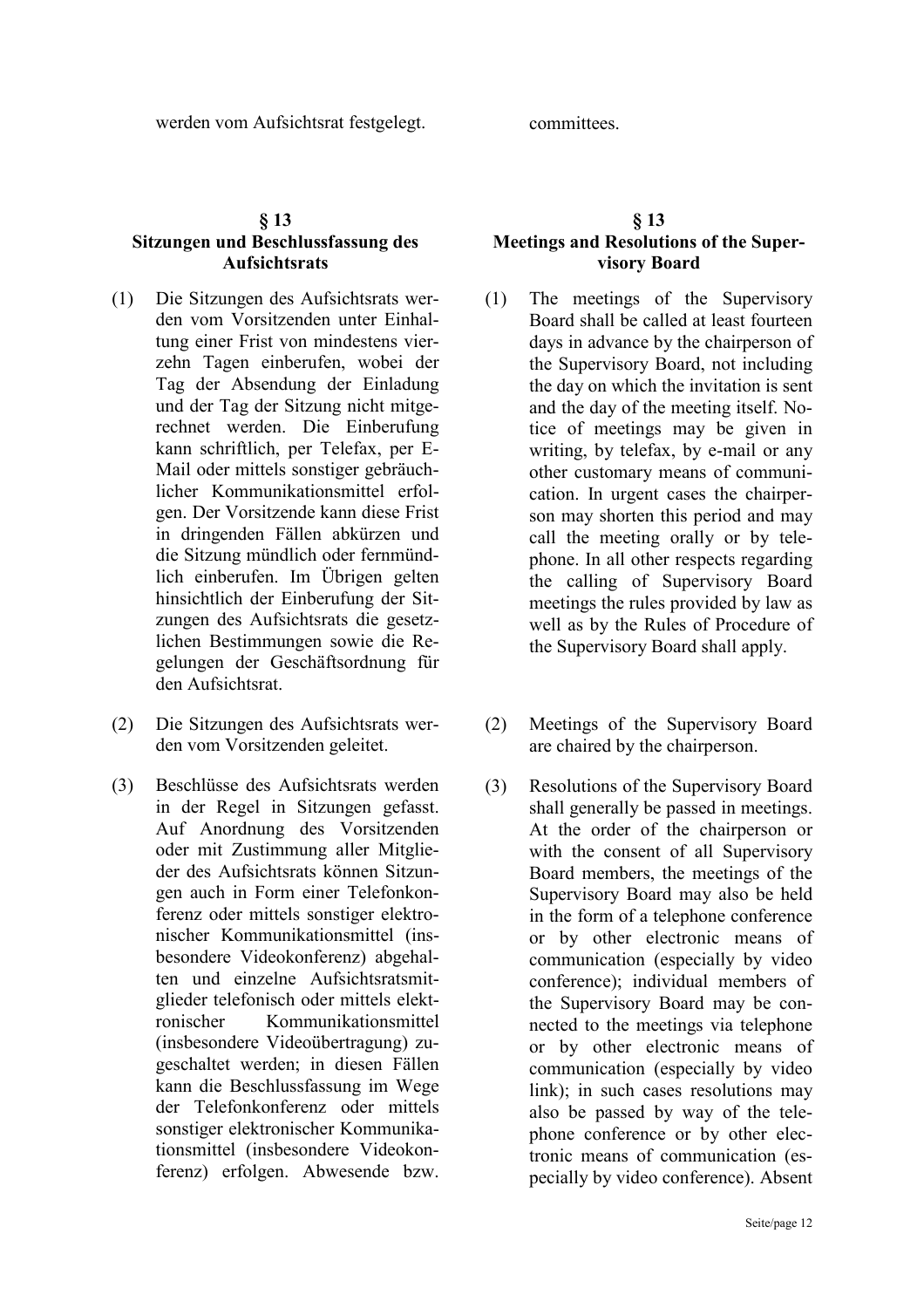nicht an der Konferenzschaltung teilnehmende oder zugeschaltete Aufsichtsratsmitglieder können auch dadurch an der Beschlussfassung des Aufsichtsrats teilnehmen, dass sie schriftliche Stimmabgaben durch ein anderes Aufsichtsratsmitglied überreichen lassen. Als schriftliche Stimmabgabe gilt eine in Textform übermittelte Stimmabgabe. Darüber hinaus können sie ihre Stimme auch nachträglich innerhalb einer vom Vorsitzenden des Aufsichtsrats zu bestimmenden angemessenen Fristper Telefax, per E-Mail oder mittels sonstiger gebräuchlicher Kommunikationsmittel abgeben. Ein Recht zum Widerspruch gegen die vom Vorsitzenden angeordnete Form der Beschlussfassung besteht nicht.

- (4) Beschlussfassungen können auch außerhalb von Sitzungen (im Sinne von Absatz (3)) schriftlich, per Telefax, per E-Mail oder mittels sonstiger vergleichbarer Kommunikationsmittel sowie in Kombination der vorgenannten Formen erfolgen, wenn der Vorsitzende des Aufsichtsrats dies unter Beachtung einer angemessenen Frist anordnet oder sich alle Aufsichtsratsmitglieder an der Beschlussfassung beteiligen. Mitglieder, die sich bei der Beschlussfassung der Stimme enthalten, nehmen in diesem Sinne an der Beschlussfassung teil. Ein Recht zum Widerspruch gegen die vom Vorsitzenden angeordnete Form der Beschlussfassung besteht nicht.
- (5) Der Aufsichtsrat ist beschlussfähig, wenn mindestens die Hälfte der Mitglieder, aus denen der Aufsichtsrat zu bestehen hat und in jedem Fall aber mindestens drei Mitglieder an der Beschlussfassung teilnehmen. Abwesende bzw. nicht telefonisch oder über elektronische Kommunikationsmittel (insbesondere Videokonfe-

members of the Supervisory Board or members who do not participate in, or are not connected to, the telephone or video conference can also participate in the passing of resolutions by submitting their votes in writing through another Supervisory Board member. Votes in writing means a vote which is submitted in text form. In addition, they may also cast their vote following the meeting within a reasonable period as determined by the chairperson of the Supervisory Board by telefax, by e-mail or any other customary means of communication. Objections to the form of voting determined by the chairperson are not permitted.

- (4) Resolution may also be adopted outside of meetings (within the meaning of paragraph (3)) in writing, by telefax or by e-mail or any other comparable means of communication, whereas the aforementioned forms may also be combined, at the order of the chairperson of the Supervisory Board if preceded by reasonable notice or if all members of the Supervisory Board participate in the adoption of the resolution. Members who abstain from voting are considered to take part in the resolution. Objections to the form of voting determined by the chairperson are not permitted.
- (5) The Supervisory Board has a quorum if at least half of the members of which it has to consist and in any event at least three members take part in the voting. Absent members of the Supervisory Board or members who do not participate or are connected via telephone or via other electronic means of communication (especially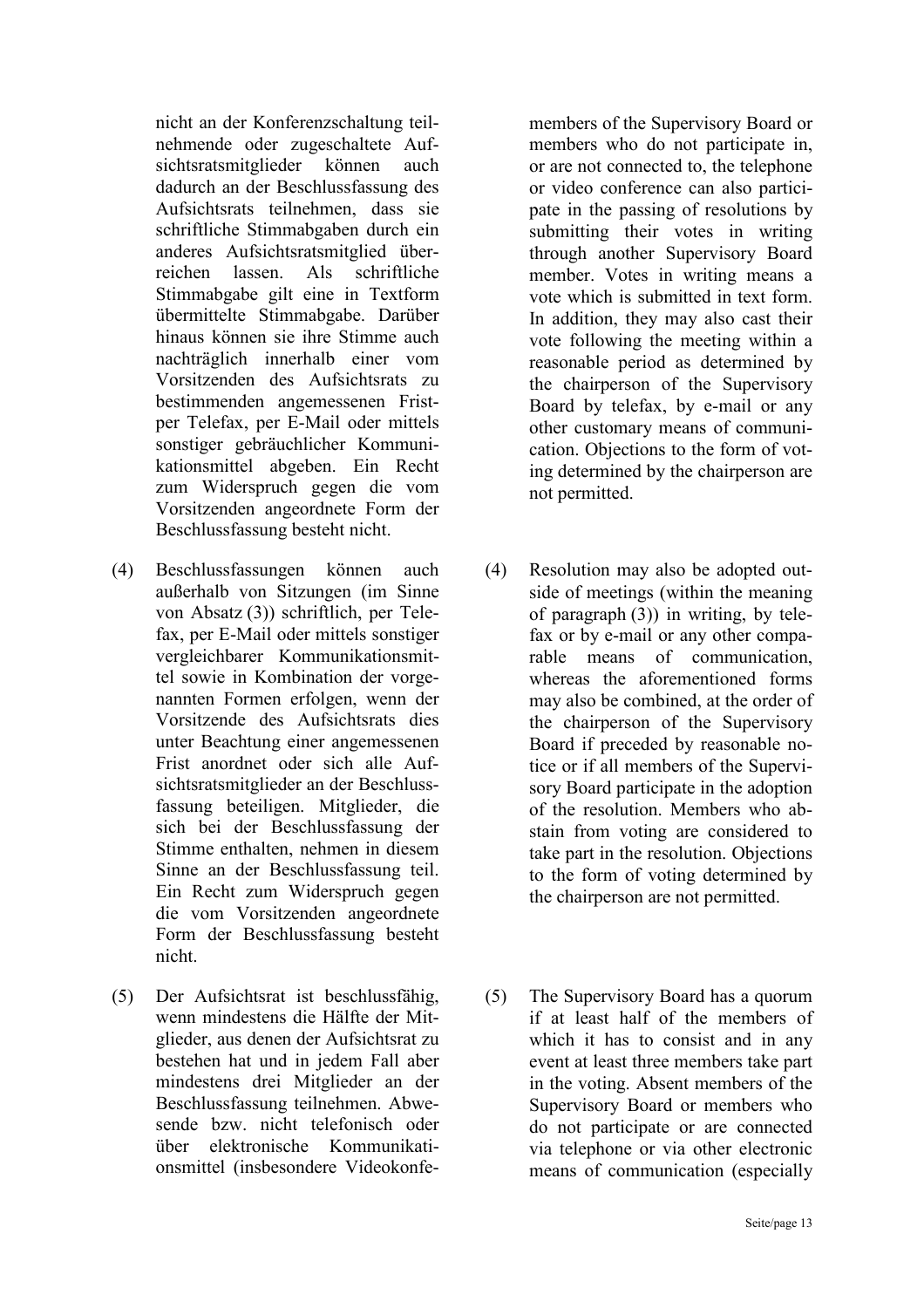renz) teilnehmende oder zugeschaltete Aufsichtsratsmitglieder, die nach Maßgabe von Absatz (3) bzw. Absatz (4) ihre Stimme abgeben, sowie Mitglieder, die sich bei der Beschlussfassung der Stimme enthalten, nehmen in diesem Sinne an der Beschlussfassung teil.

- (6) Beschlüsse des Aufsichtsrats werden, soweit das Gesetz nicht zwingend etwas anderes bestimmt, mit einfacher Mehrheit der abgegebenen Stimmen gefasst. Stimmenthaltungen gelten in diesem Sinne nicht als abgegebene Stimmen. Ergibt eine Abstimmung im Aufsichtsrat Stimmengleichheit, so kann jedes Aufsichtsratsmitglied eine erneute Abstimmung über denselben Gegenstand verlangen. Ergibt auch die erneute Abstimmung Stimmengleichheit, gibt die Stimme des Aufsichtsratsvorsitzenden den Ausschlag. Dem Stellvertreter steht dieses Recht nicht zu.
- (7) Über die Beschlüsse und Sitzungen des Aufsichtsrats (im Sinne von Absatz (3)) sowie über in diesen Sitzungen verabschiedete Beschlüsse sind Niederschriften zu fertigen, die vom Vorsitzenden zu unterzeichnen sind. Beschlüsse außerhalb von Sitzungen (im Sinne von Absatz (4)) werden vom Vorsitzenden schriftlich festgehalten und allen Aufsichtsratsmitgliedern zugeleitet.

### **§ 14 Vergütung**

(1) Jedes Mitglied des Aufsichtsrats erhält eine jährliche feste Vergütung von EUR 45.000. Abweichend von Satz 1 erhält der Vorsitzende des Aufsichtsrats eine jährliche feste Vergütung von EUR 90.000 und der Stellvertreter eine jährliche feste

via video conference) and who cast their vote in accordance with paragraph (3) or paragraph (4) as well as members who abstain from voting are considered to take part in the voting for this purpose.

- (6) Unless otherwise provided by mandatory law, resolutions of the Supervisory Board are passed with a simple majority of the votes cast. Abstentions in a vote shall not count as a vote cast in this case. If a voting in the Supervisory Board results in a tie, every Supervisory Board member is entitled to request a second vote on the same issue. If the second vote also results in a tie, the vote of the chairperson of the Supervisory Board is decisive. The deputy chairperson's vote shall not be decisive.
- (7) Minutes shall be taken of the resolutions and meetings of the Supervisory Board (in the meaning of paragraph (3)) and the resolutions adopted in such meetings which shall be signed by the chairperson. Resolutions which were adopted outside meetings (within the meaning of paragraph (4)) have to be recorded by the chairperson in writing and shall be made available to all members.

#### **§ 14 Compensation**

(1) Every Supervisory Board member shall receive a fixed annual compensation of EUR 45,000. In deviation from sentence 1, the Chairperson of the Supervisory Board shall receive fixed annual compensation of EUR 90,000 and the deputy shall receive fixed annual compensation of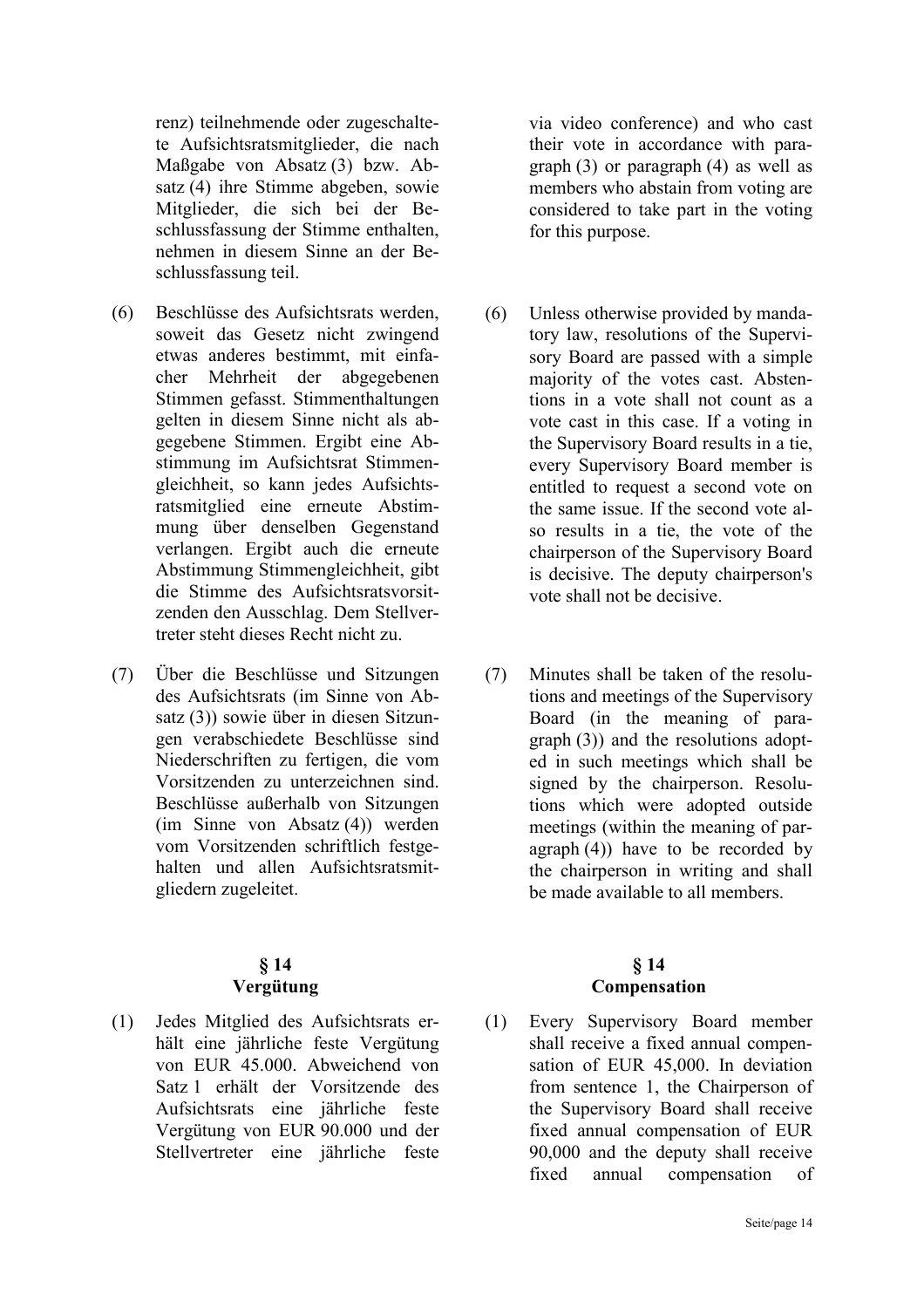Vergütung von EUR 67.500. EUR 67,500.

- (2) Der Vorsitzende des Prüfungsausschusses erhält eine zusätzliche jährliche feste Vergütung von EUR 25.000. Der Vorsitzende des Nominierungsausschusses und der Vorsitzende des Personal- und Vergütungsausschusses erhalten jeweils zusätzlich eine jährliche feste Vergütung von EUR 15.000. Jedes Mitglied des Aufsichtsrats, das Mitglied des Prüfungsausschusses ist, ohne Vorsitzender zu sein, erhält eine zusätzliche feste jährliche Vergütung von EUR 12.500. Jedes Mitglied des Aufsichtsrats, das Mitglied des Personalund Vergütungsausschusses oder des Nominierungsausschusses ist, ohne Vorsitzender zu sein, erhält eine zusätzliche feste jährliche Vergütung von jeweils EUR 7.500.
- (3) Die jährliche Vergütung ist jeweils zum Ablauf des Geschäftsjahres zahlbar und ist dann innerhalb der ersten sechs Wochen des neuen Geschäftsjahrs zur Zahlung fällig.
- (4) Mitglieder des ersten Aufsichtsrats sowie Aufsichtsratsmitglieder, die während des laufenden Geschäftsjahres in den Aufsichtsrat, einen Ausschuss oder eine bestimmte Funktion eintreten oder aus dem Aufsichtsrat, einem Ausschuss oder einer bestimmten Funktion ausscheiden, erhalten für jeden angefangenen Monat ihrer Mitgliedschaft bzw. der Wahrnehmung ihrer Funktion ein Zwölftel des betreffenden jährlichen Vergütungsteils.
- (5) Den Mitgliedern des Aufsichtsrats werden die in Ausübung ihres Amtes entstandenen Auslagen und die von ihnen gesetzlich geschuldete Umsatzsteuer erstattet. In Deutschland anfallende Steuern auf die Vergütung, die

- (2) The Chairperson of the Audit Committee receives an additional fixed annual compensation of EUR 25,000. The Chairperson of the Nomination Committee and the Chairperson of the Personnel and Compensation Committee each receive an additional fixed annual compensation of EUR 15,000. Every member of the Supervisory Board, who is a member of the Audit Committee without being Chairperson of the Audit Committee, receives an additional fixed annual compensation of EUR 12,500. Every member of the Supervisory Board, who is a member of the Personnel and Compensation Committee and/or of the Nomination Committee without being Chairperson in the respective Committee, receives an additional fixed annual compensation of EUR 7,500.
- (3) The annual remuneration is payable at the end of each financial year and shall then be paid within the first six weeks of the new fiscal year.
- (4) Members of the first Supervisory Board and members who enter the Supervisory Board, a committee or a particular function or who leave the Supervisory Board, a committee or a particular function shall receive for each beginning month of their membership or performance of their function one twelfth of the relevant annual remuneration.
- (5) The members of the Supervisory Board shall get reimbursement of their expenses incurred in the performance of their office and VAT owed by them under applicable law. German taxes on the remuneration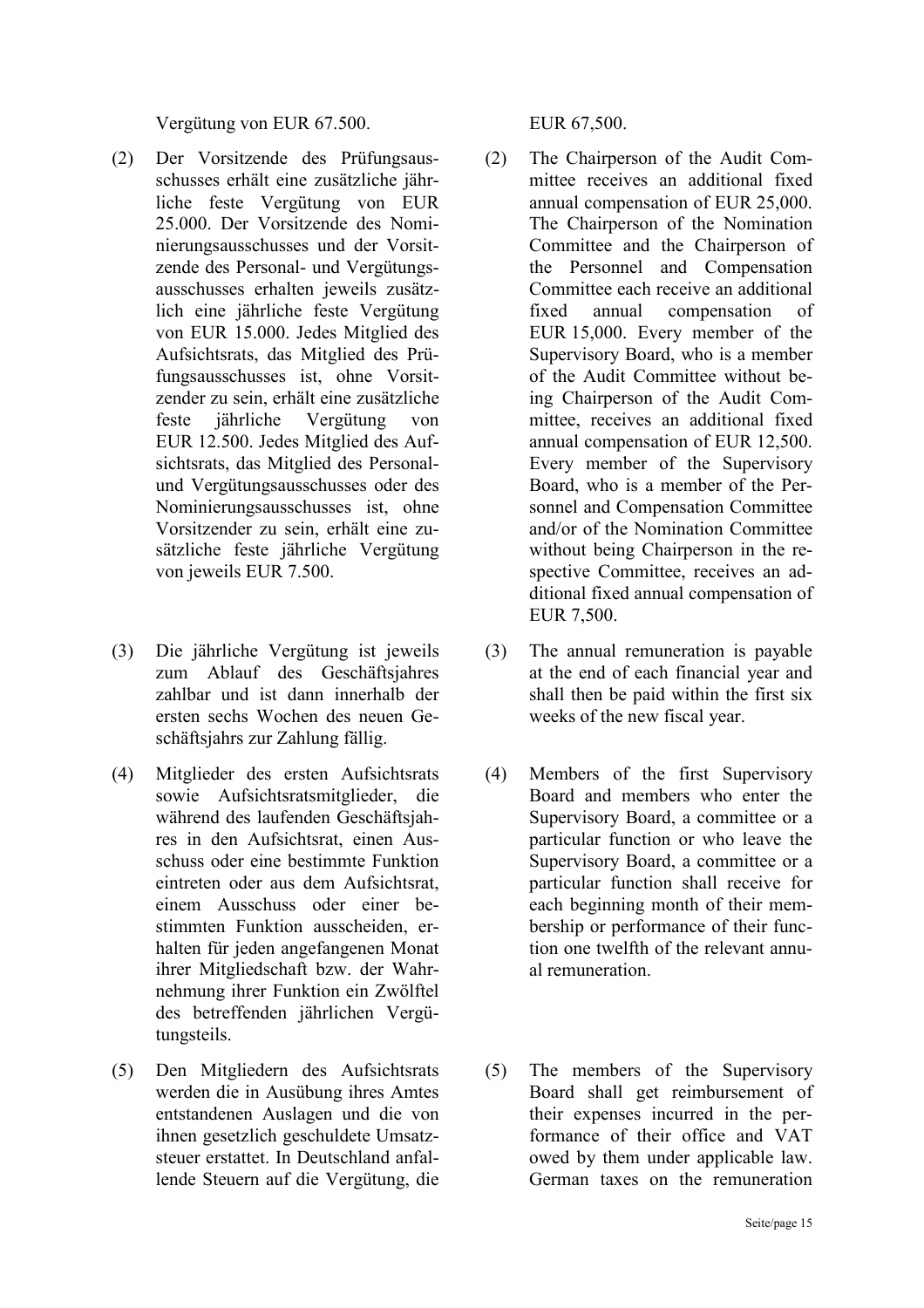an Aufsichtsratsmitglieder mit Wohnsitz im Ausland gezahlt wird, werden von dem an das jeweilige Aufsichtsratsmitglied zahlbaren Betrag seitens der Gesellschaft einbehalten und von Gesellschaft an das zuständige Bundeszentralamt für Steuern (BZSt) deklariert und abgeführt.

(6) Die Mitglieder des Aufsichtsrats werden in eine im Interesse der Gesellschaft von dieser in angemessener Höhe unterhaltene Vermögensschaden-Haftpflichtversicherung für Organmitglieder einbezogen, soweit eine solche besteht. Die Prämien hierfür entrichtet die Gesellschaft.

#### **3. Hauptversammlung 3. General Meeting**

#### **§ 15 Ort und Einberufung**

- (1) Die Hauptversammlung wird vorbehaltlich der gesetzlichen Einberufungsrechte des Aufsichtsrats und einer Aktionärsminderheit durch den Vorstand einberufen. Die Hauptversammlung findet nach Wahl des einberufenden Organs am Sitz der Gesellschaft, am Sitz einer deutschen Wertpapierbörse oder in einer deutschen Stadt mit mehr als 50.000 Einwohnern statt.
- (2) Die Hauptversammlung ist, soweit gesetzlich keine kürzere Frist zulässig ist, mindestens dreißig Tage vor dem Tag der Hauptversammlung einzuberufen. Diese Einberufungsfrist verlängert sich um die Tage der Anmeldefrist (§ 16 Absatz (2) der Satzung).

payable to Supervisory Board members having their tax residency outside Germany shall be deducted and withheld by the Company from the amount payable to the relevant supervisory board member and shall be declared and paid by the Company to the relevant Federal tax office (*Bundeszentralamt für Steuer, BZSt*).

(6) The Supervisory Board members shall be included, where existing, in a D&O liability insurance for board members maintained by the Company in the Company's interests that will provide reasonable coverage against financial damages. The premiums for this insurance policy shall be paid by the Company.

### **§ 15 Place and Convocation**

- (1) Subject to any existing legal rights of the Supervisory Board and a minority of the shareholders to convene, the General Meeting shall be convened by the Management Board. It shall be held, at the option of the body convening the General Meeting, either at the registered seat of the Company, at the place of a German stock exchange or in a German city with more than 50,000 inhabitants.
- (2) The General Meeting must be convened, in so far as no shorter period is admissible by law, at least thirty days before the day of the General Meeting. This notice period is extended by the days of the registration period  $(\S 16$  para. (2) of the Articles of Association).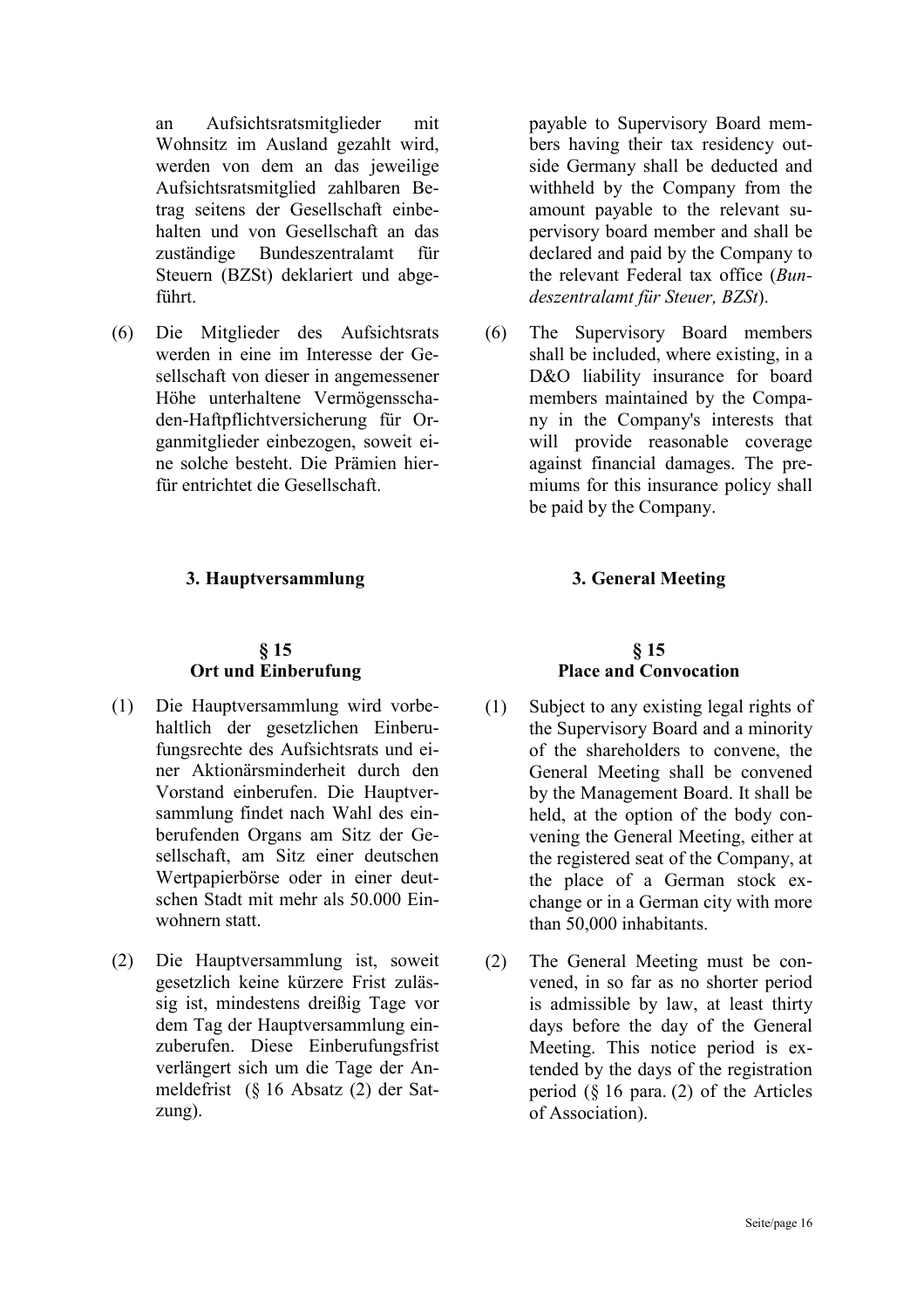# **§ 16**

# **Teilnahme und Ausübung des Stimmrechts**

- (1) Zur Teilnahme an der Hauptversammlung und zur Ausübung des Stimmrechts in der Hauptversammlung sind die Aktionäre berechtigt, die sich rechtzeitig angemeldet und ihren Aktienbesitz nachgewiesen haben.
- (2) Die Anmeldung muss der Gesellschaft unter der in der Einberufung hierfür mitgeteilten Adresse mindestens sechs Tage vor der Hauptversammlung zugehen. In der Einberufung kann eine kürzere, in Tagen zu bemessende Frist vorgesehen werden. Der Tag der Hauptversammlung und der Tag des Zugangs sind hierbei nicht mitzurechnen.
- (3) Die Anmeldung muss in Textform (§ 126b BGB) oder auf einem sonstigen, von der Gesellschaft näher zu bestimmenden elektronischen Weg in deutscher oder englischer Sprache erfolgen.
- (4) Der Anteilsbesitz muss durch einen Nachweis des Letztintermediärs in Textform in deutscher oder englischer Sprache nachgewiesen werden; ein Nachweis des Anteilsbesitzes durch den Letztintermediär gemäß den Anforderungen des § 67c Abs. 3 AktG reicht aus. Der besondere Nachweis über den Anteilsbesitz hat sich auf den Beginn des 21. Tages vor der Hauptversammlung ("Nachweisstichtag") zu beziehen und muss der Gesellschaft unter der in der Einberufung hierfür mitgeteilten Adresse mindestens sechs Tage vor der Hauptversammlung zugehen. In der Einberufung kann eine kürzere, in Tagen zu bemessende Frist vorgesehen werden.
- (5) Das Stimmrecht kann durch Bevoll- (5) Voting rights may be exercised by

# **§ 16 Attending and Exercise of Voting Right**

- (1) All shareholders who have duly submitted notification of attendance and of evidence of shareholding shall be entitled to attend the General Meeting and exercise their voting rights.
- (2) The registration must be received by the Company at the address specified in the convening notice at least six days prior to the day of the General Meeting. The convening notice of the General Meeting may provide for a shorter period to be measured in days. This period does not include the day of the General Meeting and the day of receipt.
- (3) The registration must be in text form (Sec. 126b BGB) or by way of other electronic means as specified by the Company in greater detail in German or English.
- (4) The ownership of the shares must be confirmed by separate confirmation from the final intermediary in text form in German or English; a confirmation that the shares are held from the final intermediary in accordance with the requirements in Sec. 67c para. 3 AktG is sufficient. The separate confirmation of the shareholding must refer to the start of the 21st day prior to the General Meeting ("record date") and be received by the Company at the address specified in the convening notice of the General Meeting at least six days prior to the General Meeting. The convening notice of the General Meeting may provide for a shorter period to be measured by days.
-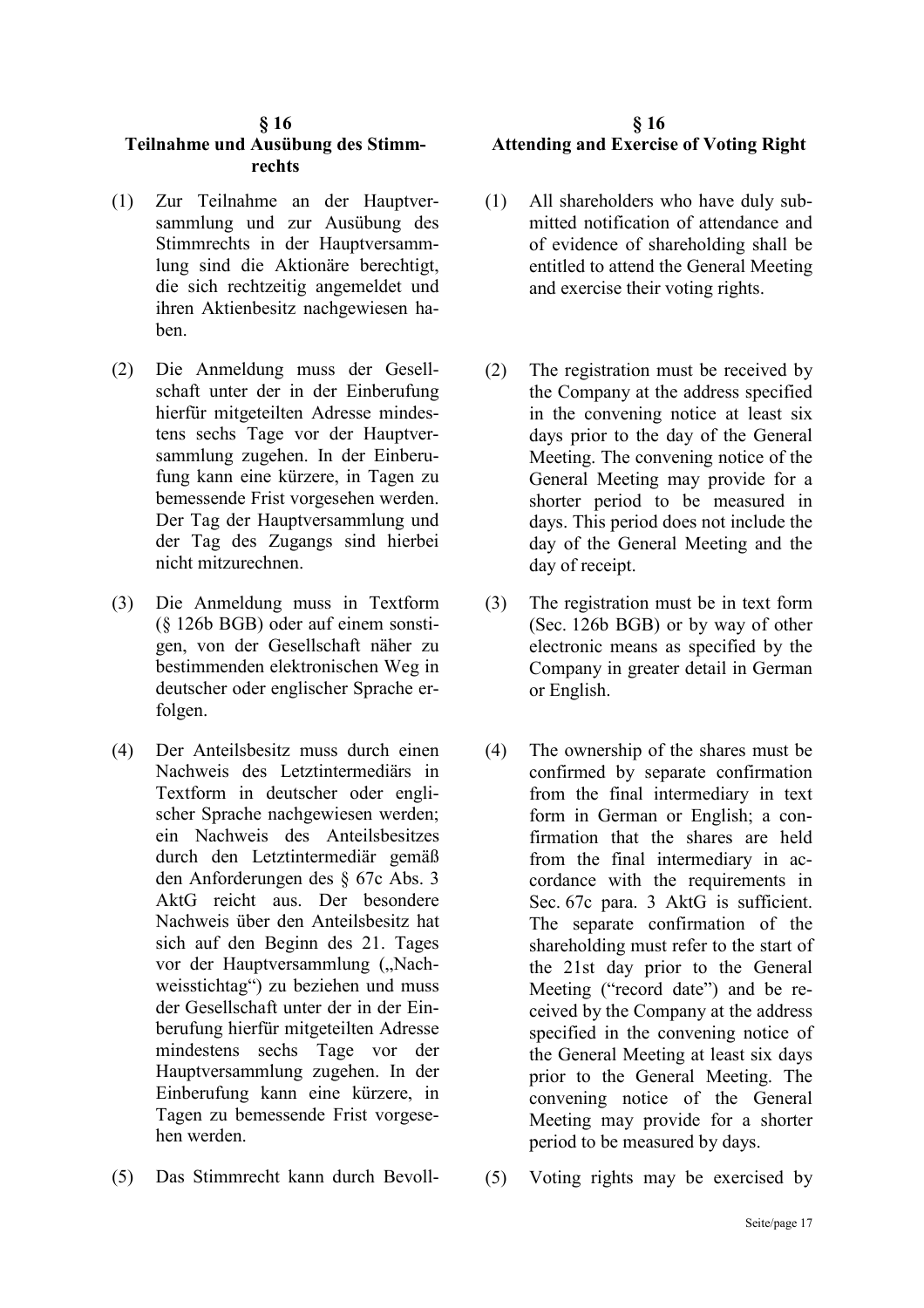mächtigte ausgeübt werden. Die Erteilung der Vollmacht, ihr Widerruf und der Nachweis der Bevollmächtigung gegenüber der Gesellschaft bedürfen der Textform (§ 126b BGB), sofern in der Einberufung keine Erleichterungen bestimmt werden. Die Einzelheiten für die Erteilung der Vollmachten, ihren Widerruf und ihren Nachweis gegenüber der Gesellschaft werden mit der Einberufung der Hauptversammlung bekannt gemacht. § 135 AktG bleibt unberührt.

- (6) Der Vorstand ist ermächtigt vorzusehen, dass Aktionäre ihre Stimmen, ohne an der Hauptversammlung teilzunehmen, schriftlich oder im Wege elektronischer Kommunikation abgeben dürfen (Briefwahl). Der Vorstand ist auch ermächtigt, Bestimmungen zum Umfang und Verfahren der Rechtsausübung nach Satz 1 zu treffen.
- (7) Der Vorstand ist ermächtigt vorzusehen, dass Aktionäre an der Hauptversammlung auch ohne Anwesenheit an deren Ort und ohne einen Bevollmächtigten teilnehmen und sämtliche oder einzelne ihrer Rechte ganz oder teilweise im Wege elektronischer Kommunikation ausüben können (Online-Teilnahme). Der Vorstand ist auch ermächtigt, Bestimmungen zu Umfang und Verfahren der Teilnahme und Rechtsausübung nach Satz 1 zu treffen.

#### **§ 17**

#### **Leitung der Hauptversammlung**

(1) Der Vorsitzende des Aufsichtsrats oder ein von ihm bestimmtes anderes Aufsichtsratsmitglied führt den Vorsitz in der Hauptversammlung (Versammlungsleiter). Für den Fall, dass der Vorsitzende des Aufsichtsrats die Versammlungsleitung nicht überproxy. The granting of the proxy, its revocation and the evidence of authority to be provided to the Company must be in text form (Sec. 126b BGB) unless the convening notice provides for a less strict form. Details on the granting of the proxy, its revocation and the evidence to be provided to the Company shall be provided together with the notice convening the General Meeting. Sec. 135 AktG remains unaffected.

- (6) The Management Board is authorized to provide that shareholders may cast their votes in writing or by electronic communication without attending the General Meeting (absentee vote). The Management Board is also authorized to determine the scope and the procedure of the exercising of rights according to sentence 1.
- (7) The Management Board is authorized to provide that shareholders may participate in the General Meeting without being present in person at the place of the General Meeting or being represented and may exercise all or specific shareholders' rights in total or in part by electronic communication (online participation). The Management Board is also authorized to determine the scope and the procedure of the participation and exercising of rights according to sentence 1.

# **§ 17 Chair of the General Meeting**

(1) The General Meeting is chaired by the chairperson of the Supervisory Board or by another member of the Supervisory Board appointed by the chairperson (chairperson of the General Meeting). In the event that the chairperson of the Supervisory Board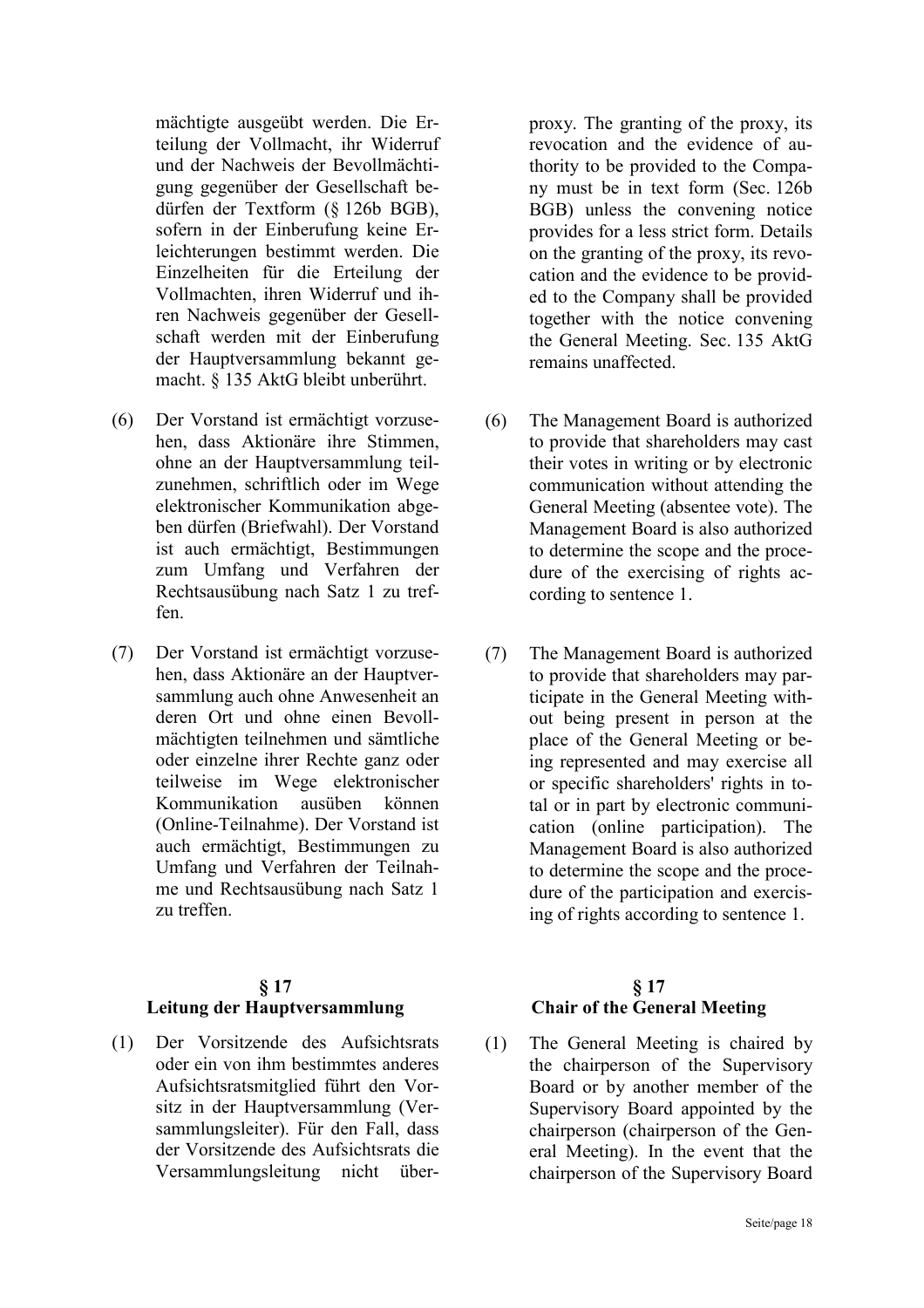nimmt und er auch kein anderes Aufsichtsratsmitglied bestimmt, das die Versammlungsleitung zu übernehmen bereit ist, wird der Versammlungsleiter durch den Aufsichtsrat gewählt; die gewählte Person muss nicht dem Aufsichtsrat angehören. Wählt der Aufsichtsrat den Versammlungsleiter nicht, so ist dieser durch die Hauptversammlung zu wählen.

- (2) Der Versammlungsleiter leitet die Verhandlungen und regelt den Ablauf der Hauptversammlung. Er kann sich hierbei, insbesondere bei der Ausübung des Hausrechts, der Unterstützung von Hilfspersonen bedienen. Er bestimmt die Reihenfolge der Redner und der Behandlung der Tagesordnungspunkte sowie die Form, das Verfahren und die weiteren Einzelheiten der Abstimmung und kann, soweit gesetzlich zulässig, über die Zusammenfassung von sachlich zusammengehörigen Beschlussgegenständen zu einem Abstimmungspunkt entscheiden.
- (3) Der Versammlungsleiter ist ermächtigt, das Rede- und Fragerecht zeitlich angemessen zu beschränken. Er kann dabei insbesondere Beschränkungen der Redezeit, der Fragezeit oder der zusammengenommenen Rede- und Fragezeit sowie den angemessenen zeitlichen Rahmen für den ganzen Hauptversammlungsverlauf, für einzelne Gegenstände der Tagesordnung und für einzelne Redner zu Beginn oder während des Verlaufs der Hauptversammlung angemessen festlegen; das schließt insbesondere auch die Möglichkeit ein, erforderlichenfalls die Wortmeldeliste vorzei-

does not take over the position of chairperson of the General Meeting and if he does also not appoint another member of the Supervisory Board who is prepared to take over the position of chairman of the General Meeting, the chairperson of the General Meeting is to be elected by the Supervisory Board; the elected person does not have to be a member of the Supervisory Board. In the event that the Supervisory Board does not elect the chairperson of the General Meeting, the chairperson of the General Meeting is to be elected by the General Meeting.

- (2) The chairperson of the General Meeting chairs the proceedings of the meeting and directs the course of the proceedings at the General Meeting. The chairperson may, particularly in exercising rules of order, make use of assistants. The chairperson shall determine the sequence of speakers and the consideration of the items on the agenda as well as the form, the procedure and the further details of voting; the chairperson may also, to the extent permitted by law, decide on the bundling of factually related items for resolution into a single voting item.
- (3) The chairperson of the General Meeting is authorized to impose a reasonable time limit on the right to ask questions and to speak. In particular, the chairperson may establish at the beginning of or at any time during the General Meeting, a limit on the time allowed to speak or ask questions or on the combined time to speak and ask questions, determine an appropriate time frame for the course of the entire General Meeting, for individual items on the agenda or individual speakers; the chairperson may also, if necessary, close the list of requests to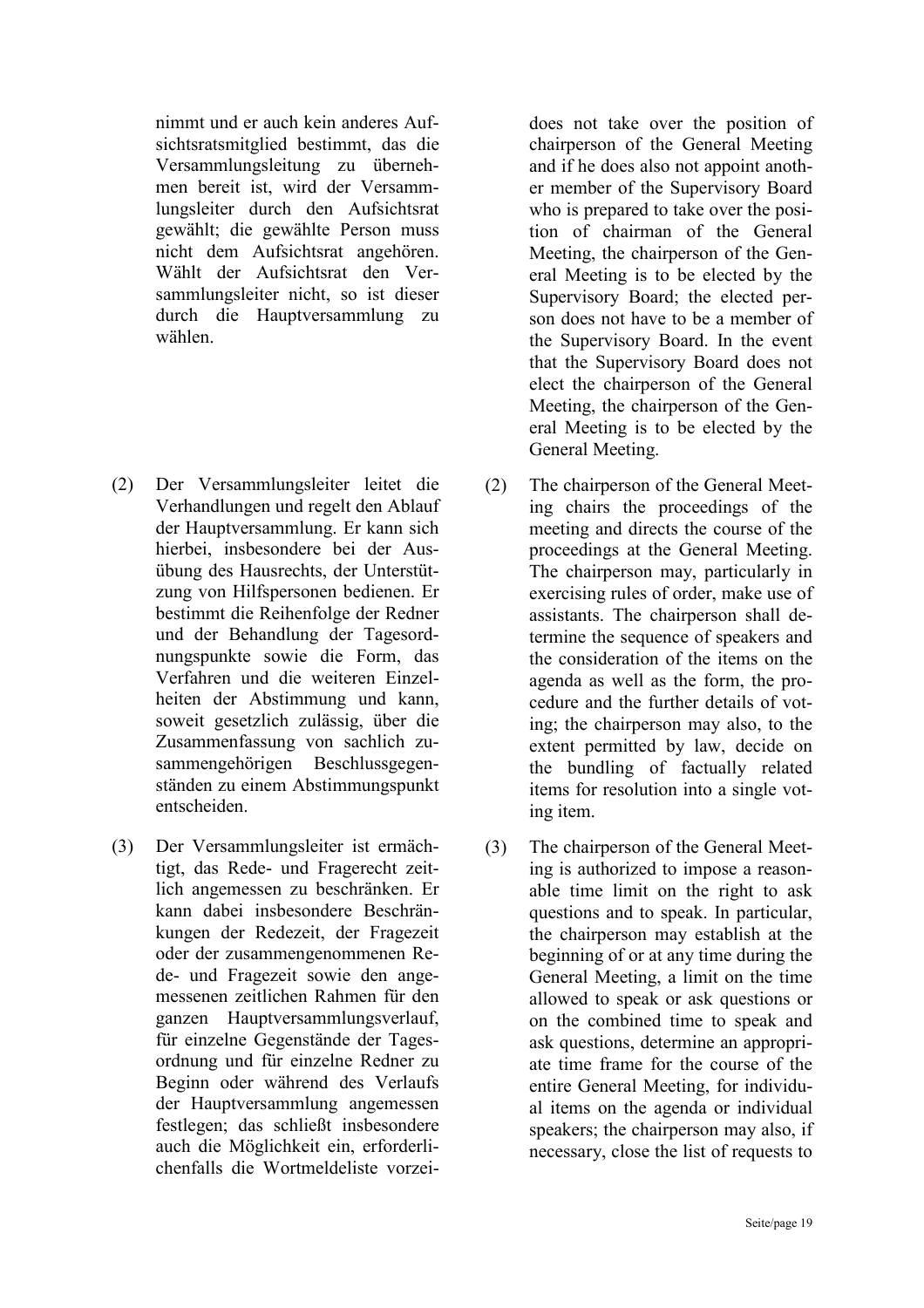#### tig zu schließen und den Schluss der Debatte anzuordnen.

### **§ 18 Übertragung der Hauptversammlung**

Der Vorstand und der Versammlungsleiter sind jeweils ermächtigt, die Bild- und Tonübertragung der Hauptversammlung zuzulassen. Die näheren Einzelheiten regelt der Vorstand oder der Versammlungsleiter.

#### **§ 18 Transmission of the General Meeting**

The Management Board and the chairperson of the General Meeting are each authorized to allow an audio-visual transmission of the General Meeting. The details are determined by the Management Board or by the chairperson of the General Meeting.

> **§ 19 Voting Right**

### **§ 19 Stimmrecht**

Jede Aktie gewährt in der Hauptversammlung eine Stimme.

# Each share carries one vote in the General Meeting.

#### **§ 20 Beschlussfassung**

Beschlüsse der Hauptversammlung werden mit einfacher Mehrheit der abgegebenen Stimmen und, soweit eine Kapitalmehrheit erforderlich ist, mit einfacher Mehrheit des bei der Beschlussfassung vertretenen Grundkapitals gefasst, sofern nicht nach zwingenden gesetzlichen Vorschriften oder dieser Satzung eine höhere Mehrheit erforderlich ist. Das in § 103 Abs. 1 Satz 2 AktG vorgesehene Mehrheitserfordernis bleibt unberührt.

# **IV. Jahresabschluss und Gewinnverwendung**

#### **§ 21 Geschäftsjahr**

# **Voting**

Resolutions of the General Meeting shall be passed with a simple majority of the votes cast, and, in so far as a majority of the share capital is necessary, with a simple majority of the registered share capital represented at the voting, unless a higher majority is required by mandatory law or by these Articles of Association. The majority requirement set out in Sec. 103 para. 1, sentence 2 AktG remains unaffected.

## **IV. Annual Financial Statements and Appropriation of Profit**

**§ 21 Fiscal Year** 

Das Geschäftsjahr der Gesellschaft ist das The fiscal year of the Company is the cal-

# **§ 20**

speak and order the end of the debate.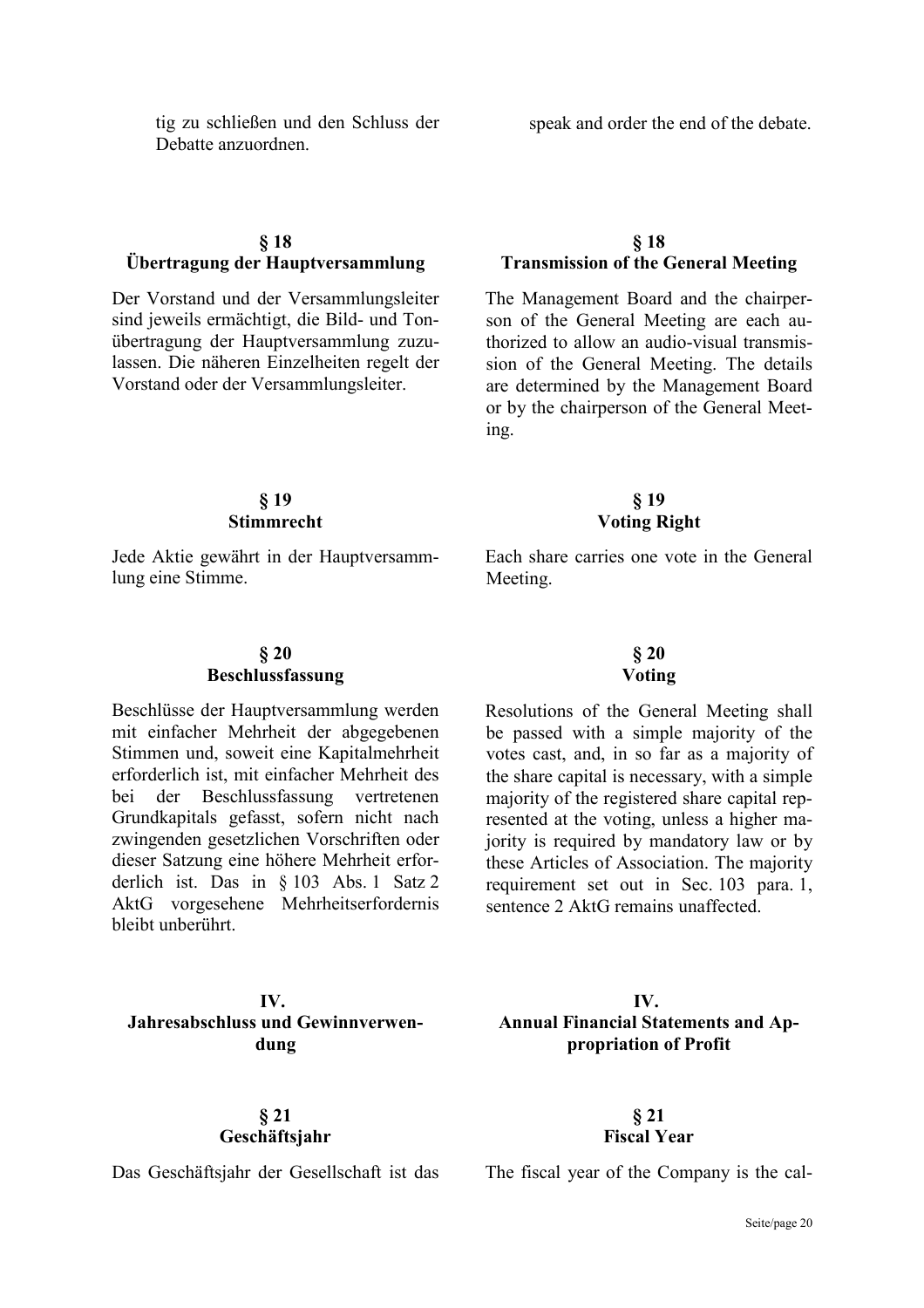Kalenderjahr. endar year.

### **§ 22 Jahresabschluss**

- (1) Der Vorstand hat innerhalb der gesetzlichen Fristen den Jahresabschluss und den Lagebericht sowie, soweit gesetzlich vorgeschrieben, den Konzernabschluss und den Konzernlagebericht für das vergangene Geschäftsjahr aufzustellen und diese Unterlagen unverzüglich dem Aufsichtsrat und dem Abschlussprüfer vorzulegen. Zugleich hat der Vorstand dem Aufsichtsrat einen Vorschlag vorzulegen, den er der Hauptversammlung für die Verwendung des Bilanzgewinns machen will.
- (2) Stellen Vorstand und Aufsichtsrat den Jahresabschluss fest, so können sie Beträge bis zur Hälfte des Jahresüberschusses in andere Gewinnrücklagen einstellen. Sie sind darüber hinaus ermächtigt, weitere Beträge bis zu 100% des Jahresüberschusses in andere Gewinnrücklagen einzustellen, solange und soweit die anderen Gewinnrücklagen die Hälfte des Grundkapitals nicht übersteigen und auch nach der Einstellung nicht übersteigen würden.

#### **§ 23**

# **Gewinnverwendung und ordentliche Hauptversammlung**

(1) Innerhalb der gesetzlich vorgesehenen Frist findet alljährlich eine ordentliche Hauptversammlung statt. Diese beschließt über die Verwendung des Bilanzgewinns, über die Entlastung der Mitglieder des Vorstands und des Aufsichtsrats und über

# **§ 22 Annual Financial Statements**

- (1) Within the statutory terms, the Management Board shall prepare the annual financial statements and the management report as well as, where required by law, the consolidated financial statements and the group management report for the preceding fiscal year and submit these documents without undue delay to the Supervisory Board and the auditors. At the same time the Management Board shall submit to the Supervisory Board a proposal for the appropriation of the distributable profit (*Bilanzgewinn*) that shall be brought forward to the General Meeting.
- (2) The Management Board and the Supervisory Board, in adopting the annual financial statements, may allocate sums amounting to up to half of the net profit for the fiscal year to other retained earnings. In addition, they are authorised to allocate up to 100% of the net profit for the fiscal year to other retained earnings as long and as far as the other retained earnings do not exceed half of the registered share capital and would not exceed following such a transfer.

# **§ 23 Appropriation of Profits and Ordinary General Meeting**

(1) An ordinary General Meeting shall be held annually within the statutorily provided period of time. It resolves on the appropriation of the distributable profit (*Bilanzgewinn*), the formal approval of the acts of the members of the Management Board and the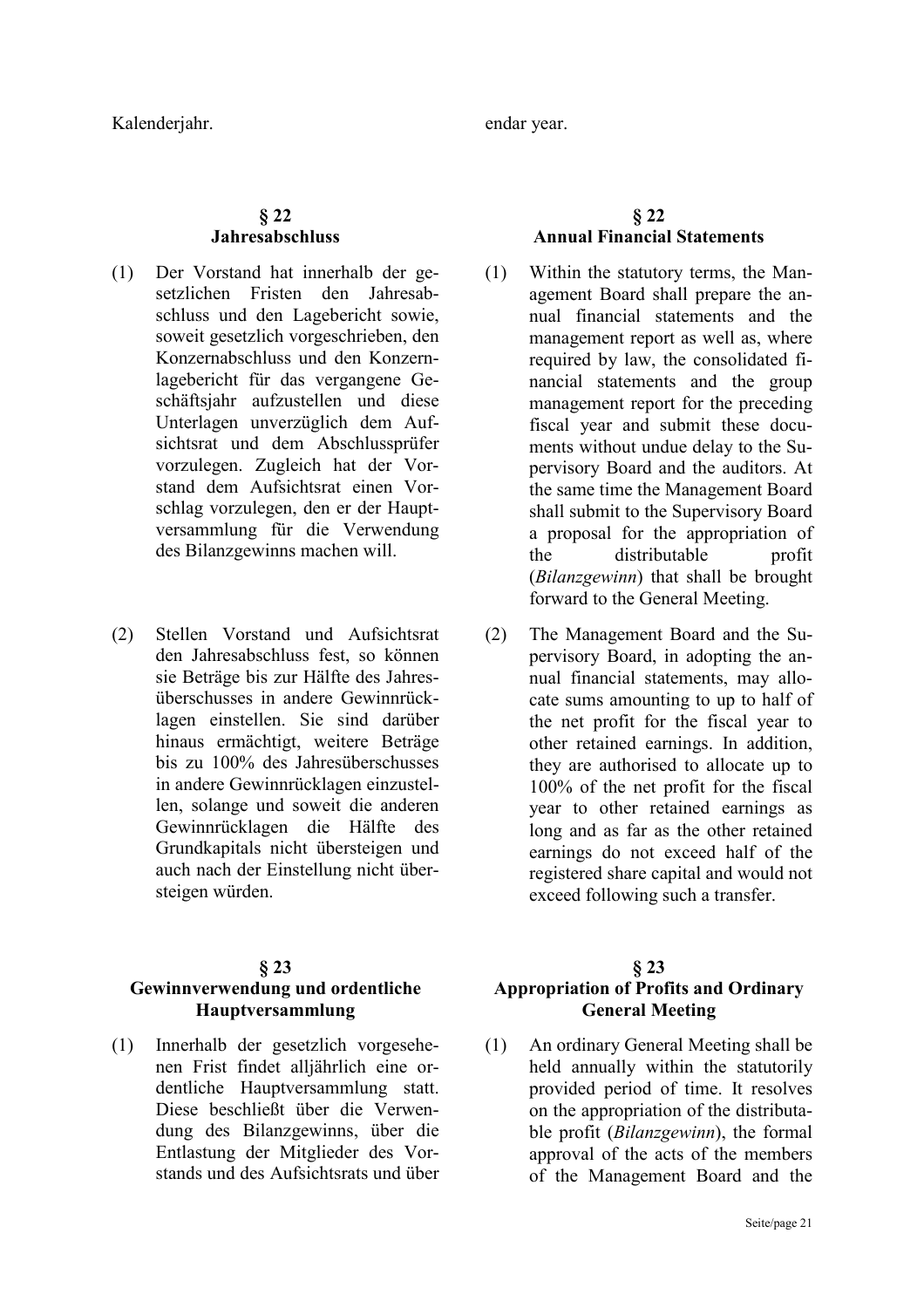die Wahl des Abschlussprüfers sowie in den im Gesetz vorgesehenen Fällen über die Feststellung des Jahresabschlusses.

- (2) Die Anteile der Aktionäre am Gewinn bestimmen sich nach ihren Anteilen am Grundkapital.
- (3) Die Hauptversammlung kann anstelle oder neben einer Barausschüttung eine Verwendung des Bilanzgewinns im Wege einer Sachausschüttung beschließen. Sie kann in dem Beschluss über die Verwendung des Bilanzgewinns Beträge in Gewinnrücklagen einstellen oder als Gewinn vortragen.

#### **V. Schlussbestimmungen**

#### **§ 24**

### **Aufbringung des ursprünglichen Grundkapitals durch Formwechsel / Gründungskosten und Formwechselaufwand**

- (1) In Höhe von EUR 2.000.000,00 (in Worten: fünfzigtausend Euro) wurde das Grundkapital durch Formwechsel gemäß §§ 190 ff. des Umwandlungsgesetzes (UmwG) der im Handelsregister des Amtsgerichts München unter HRB 263478 eingetragenen Cherry Holding GmbH mit Sitz in München erbracht.
- (2) Die Kosten des Formwechsels der Gesellschaft in die Rechtsform der Aktiengesellschaft (insbesondere Notar- und Gerichtsgebühren, Kosten der Veröffentlichung, Steuern, Prüfungs- und Beratungskosten) trägt die

Supervisory Board and the election of the auditor as well as on the approval of the financial statements to the extent required by law.

- (2) The profit shares attributable to the shareholders are determined in proportion to the shares in the registered share capital held by them.
- (3) The General Meeting may resolve to distribute the distributable profit by way of a dividend in kind in addition or instead of a cash dividend. The General Meeting may allocate further amounts to retained earnings or carry such amounts forward as profit in the resolution on the appropriation of the distributable profit.

**V. Final Provisions** 

#### **§ 24 Contribution of Initial Share Capital by Change of Legal Form / Costs of Formation and of Conversion**

- (1) In the amount of EUR 2,000,000.00 (in words: fifty thousand Euro) the share capital has been provided by way of conversion pursuant to Sec. 190 et seq. of the German Transformation Act (Umwandlungsgesetz – UmwG) of Cherry Holding GmbH with registered seat in Munich, registered with the commercial register of the local court (Amtsgericht) of Munich under registration number HRB 263478.
- (2) The costs of the change of the legal form of the Company into a stock corporation (in particular the costs for the notary and the court, costs for publication, taxes, audit costs and costs for consultants) shall be borne